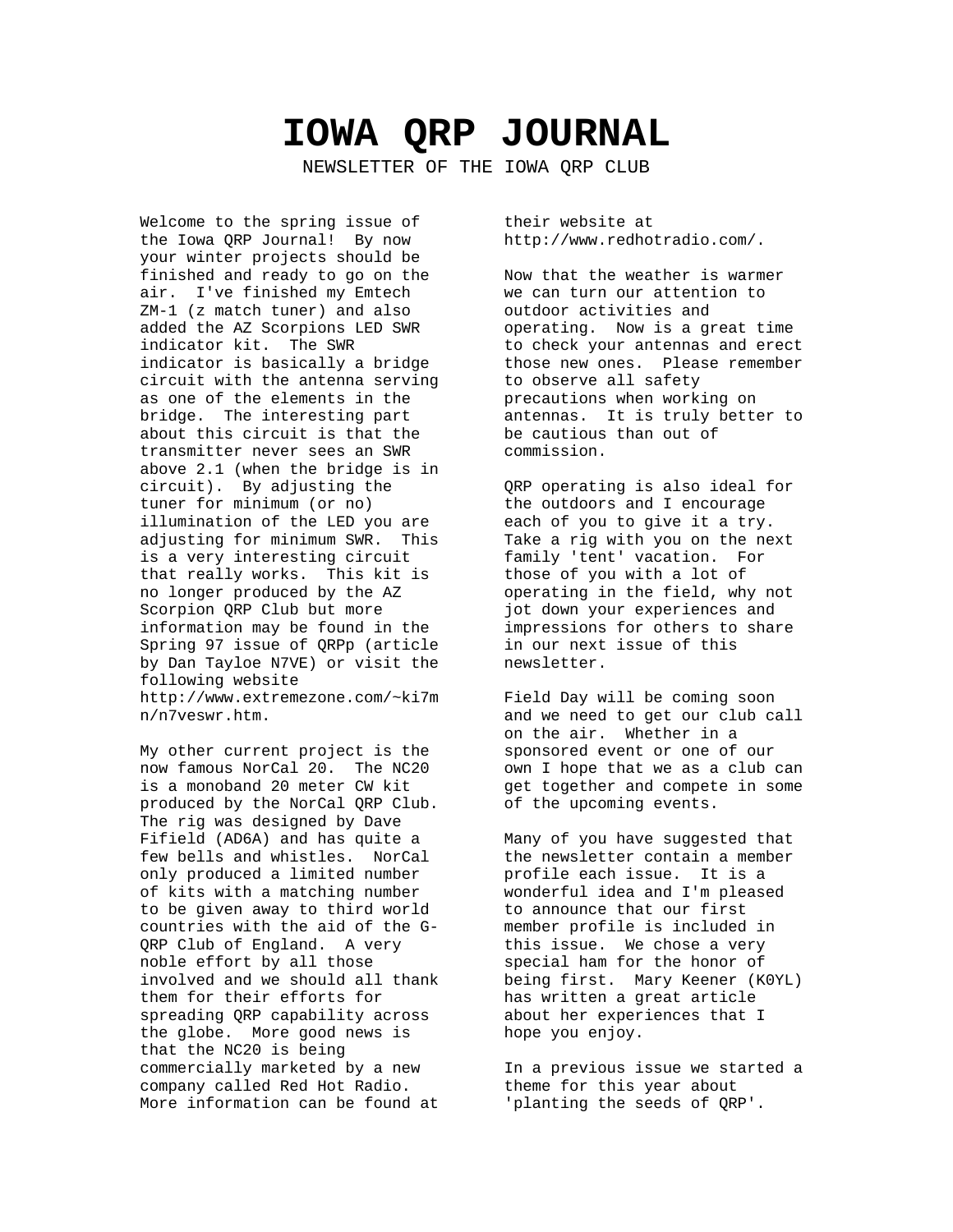Well planting season is now upon us and I again challenge you to do something this year to spread the good word. Introduce a friend to low power operating or bring someone to a club meeting. Write an article for this newsletter (please) or for your local ham club. Help us at the upcoming hamfests. We kick off the hamfest season this year at Des Moines on April 24, 1999 with a display table. Our next hamfest will be in Sioux City with presentations from several club members, display tables, and a building event on June 4, 1999. More details will follow. I hope to see you all at one of the hamfests or meetings!

72, de John NU0V

\*\*\*\*\*\*\*\*\*\*\*\*\*\*\*\*\*\*\*\*\*\*\*\*\*\*

**Member Profile: Mary Keener K0YL** By Mary Keener K0YL



Being the first to write a personal profile, I'm not quite certain where to start. I must classify myself as an "old timer" having been licensed since June 1962. I was first introduced to ham radio about three or four years earlier by our old floor model AM radio that just happened to have 20 and 40 meter ham bands -- along with foreign broadcast. I

remember asking my older brother, Ron, WA0REE, what all that talking was and he told me that they were ham radio operators. "Interesting," I thought.

I was lucky in a way because going to the Iowa Braille and Sight Saving School at Vinton, there was a ham station. I used to listen to Lloyd, K0DDA, now W3IUU, through the broadcast interference on the AM broadcast band. I found just his side of the conversations fascinating. So, upon becoming old enough, I joined the science club and when the opportunity arose, (even with some of the house parents opposition) I started code classes. By the time I had finished seventh grade, I had passed my Novice and was awaiting a license and call when the school year ended. In those days, you took the Novice code test in front of a general class op or higher, sent in the 610 form with the code test results, awaited the FCC sending a copy of the test, returned the test and waited for the license. In June, of 1962, I received WA0DAG.

We didn't have any ham gear and the prospects of getting some were not good. My father thought the hobby a waste of time and money, so I spent the whole summer listening to a receiver that Ron had found tossed out down by the river. That receiver had 75 and 160 meters on it  $-$  a real treat!!! Then in the fall, I got limited access to the ham station. Unfortunately, since the ham station was in the boys'' dormitory it was a sin in the lady house parents minds that any girl should be allowed there alone -- even with the station door locked -- Crazy and prehistoric attitudes, but that's what we were dealing with. My mother would come on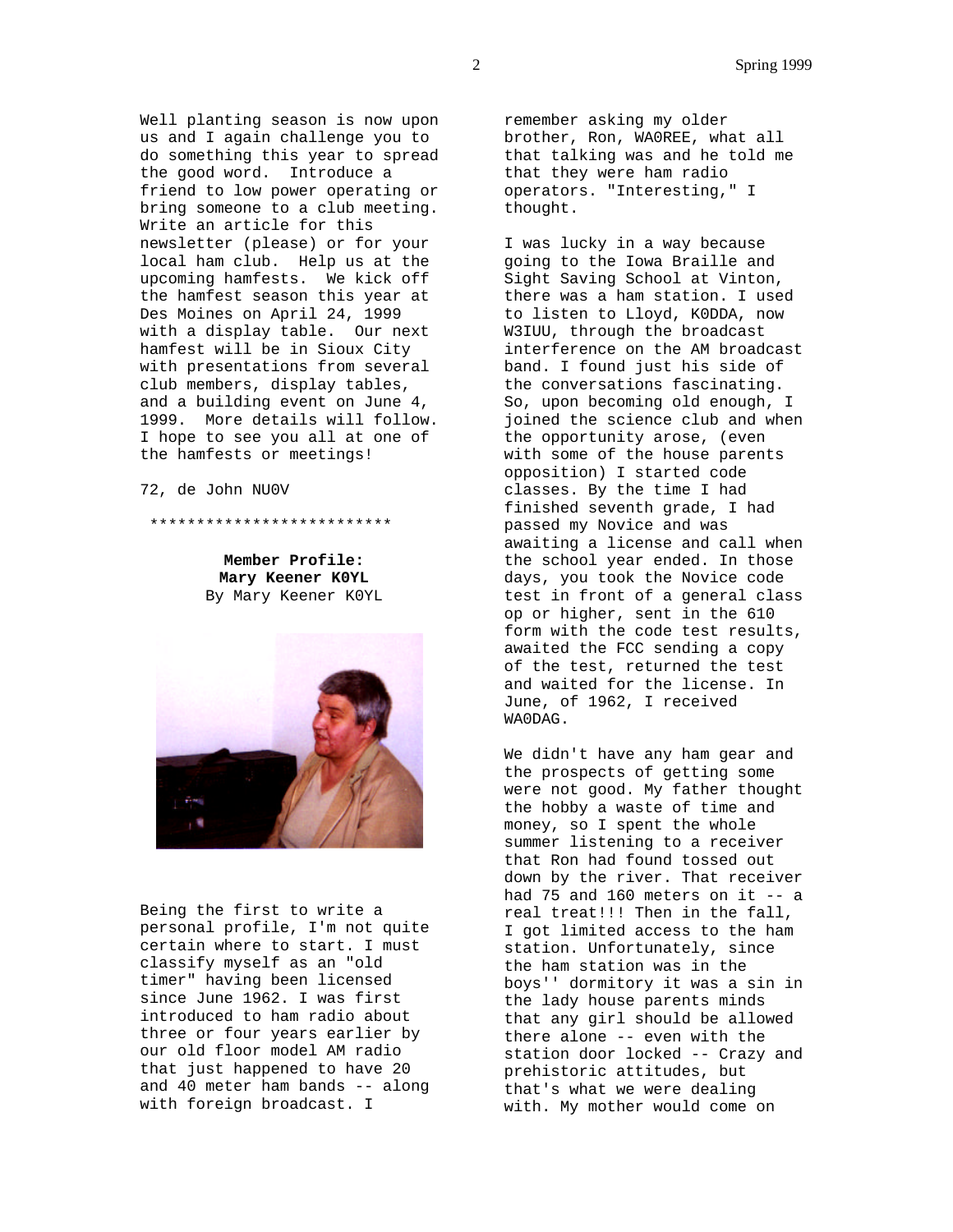bi-weekly Fridays so I could get to the station. We would go back to Vinton early on Sundays so that I could get in more operating time. Otherwise, I was lucky to get two hours per week code time. Lloyd found a blind ham in Nebraska who was willing to work skeds with me so my code speed could improve steadily.

I recall the frustration by the end of my eighth grade school year because it had been a struggle to get over 13 wpm with such limited operating time. A couple times Lloyd came into the station to help me and I remember his comments so well, "I'm not supposed to be here, but I don't care. You need some help and let them complain. This is between us and the FCC." I remember doing the same thing as club station trustee in later years for new boy hams with just about the same comment. But it was a true pleasure then because I finally had the opportunity to put the fear of God in those same house parents by threatening them with action from the FCC -- what a delight! It was amazing how cooperative they suddenly became!

Since the ham shack key was kept in the boys'' dormitory, I would have to obtain it from and return it to the boy's house parents -- all men. They were very supportive of my interests and would talk with and encourage me. Of course, this too wasn't appreciated by the lady house parents. So at the end of that year, I told one gentleman that I'd about had it and was ready to forget the hobby. Right then and there he made me promise that I would upgrade my license if not for me for him "Because I've always wanted to get into the hobby and never have. Don't let it go now."

In the late summer of 1963, after the non-renewable Novice had been expired for a couple months, I did upgrade. But the real exciting event came later that year. Ron had worked the entire summer for our brotherin-law just to have money for a decent receiver. He hadn't earned quite enough for the receiver we wanted -- National NC183D -- so the wages were increased the extra \$20 so we could get it. Then, about Thanksgiving of 1963, a ham that deer hunted in our area met up with Ron and found out we were interested in ham radio. He gave us his old CW/AM homebrew transmitter with the comment, "If you kids can make it work, it's yours." It was on the air within 24 hours -- CW -- we had no microphone -- requiring two ops -- I would switch the transmitter and VFO and Ron would grab the receiver RF gain and switch the antenna (no antenna relay). But the excitement of finally having our own gear was indescribable! You would have really enjoyed the operation. Since Ron didn't know Morse code yet, I would say "Get ready, get set, go!" and we would both dive for cables or controls or switches. This happened at the beginning and end of each transmission -- a true two op system! It didn't matter that it was nothing in comparison to a Collins KWM2. It's just more fun to run your own gear.

In those days, there were teenage hams all over the place. We all found one another because of a midwest wide weather net established by a ham in Clear Lake. We were actually affiliated with the Des Moines weather bureau and a lot of mailings provided excellent training. (Appreciate weather watching on 2 meters because it was a real training and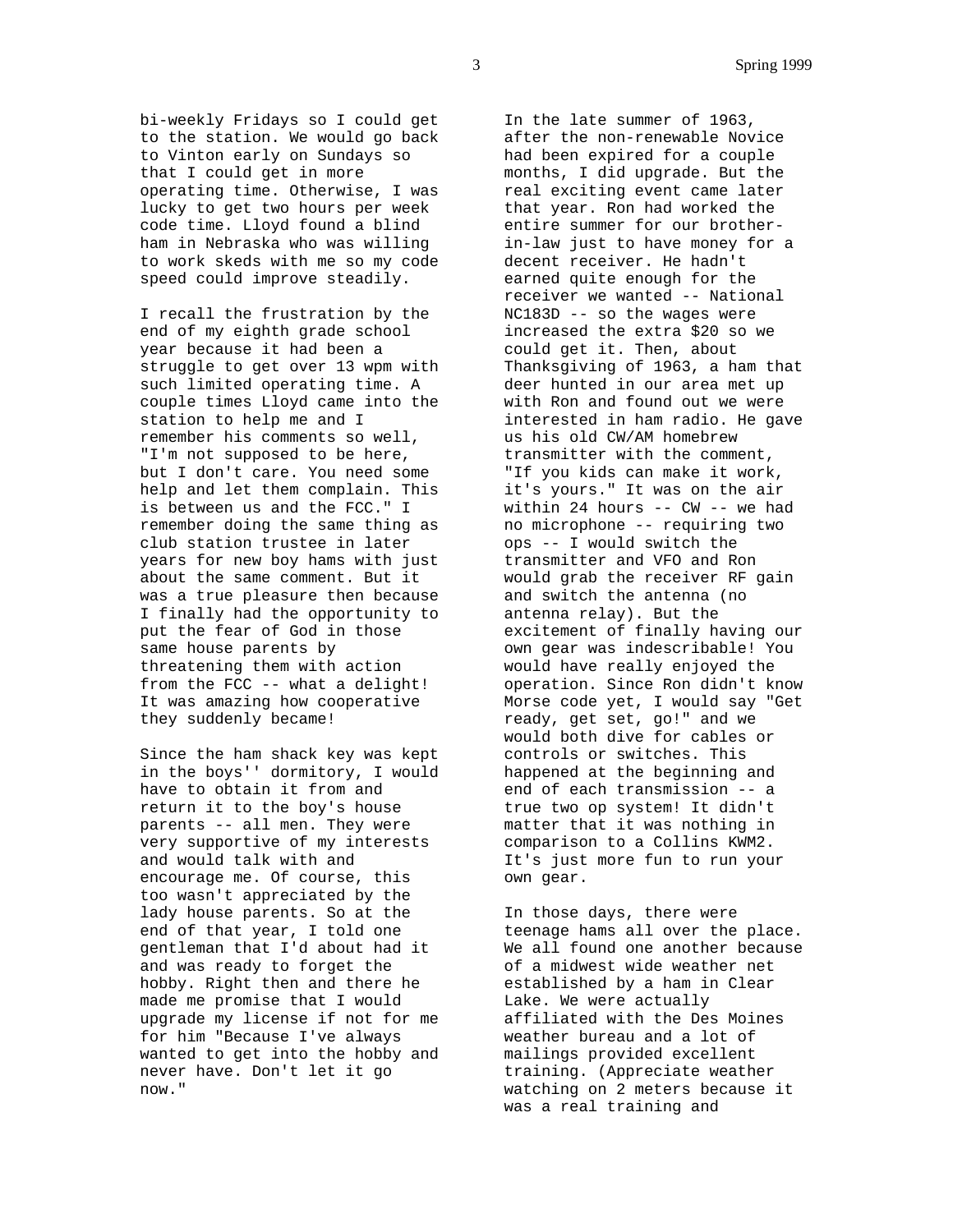perseverance experience to copy reports through the QRN on nights when severe weather was occurring. I'M amazed to this day how I ever copied reports as net control through that noise and even more so how I relayed emergency messages after the Oelwein tornado in May 1968, through that static!) The teenagers that worked the weather net would hold down the net frequency, 3855, all day during the summer and we would have groups as large as ten or fifteen teenage hams at times. Almost all of us were on am even though sideband was taking over because none of us had the money for SSB. Those were fun times. Unfortunately, by the late 1960's, most of us had gone our separate ways and have not found one another since. I do have one ham from that group who still keeps in touch regularly via 2 meters.

Also I was informed immediately at the start of my freshman year by Lloyd that now that I was a general I could start checking the Iowa 75 meter net a couple days a week and handle any formal traffic that came our way. He told me that I could figure out what was involved by looking at his traffic in the log. (In those days, the FCC required very detailed and precise log keeping.) There was plenty of military traffic coming across the ham bands in that time period. So, I got involved and acquainted with the Iowa net and traffic handling. I remained active in net operations for many many years afterward -- net control, board of directors member, and secretary-treasurer. Great fun and fellowship with all the Iowa guys that congregate on 3970.

Lloyd also convinced me that CW nets were more fun and precise, so for a few years I also

checked into and called the Iowa Tallcorn net quite often. That was fun. But let me tell you that the special symbols of CW traffic handling and the precision of same is a major learning experience. You really lacquered respect for those accurate high-speed TCC ops that pass traffic across the nation through the national traffic system.

My first experiences with QRP came totally by accident. Most of the time, I had been running around 100 watts and had played with linear kilowatt amplifiers, but the high power wasn't exciting to me at all -- so what everybody could hear you. A friend had an old Heath AT1 that he didn't think was working right. So, I got it to play with. The monster would bite you if you touched the rig and the key at the same time, but working the west coast on 80 CW at 7 a.m. in the morning with six watts did it for me. This was the early 1970's.

About the same time I happened to be with a ham friend who was running the Argonaut 505 mobile on 75 meter phone no less. We were in route to a hamfest. He told me to break into a QSO of acquaintances and they came right back! Wow! Four watts and a lossy antenna and they could hear me. That did it. Right then and there I decided that QRP was where the challenge and fun really existed. I've told many hams since then that a person who can work WAS or DXCC with 5 watts or less can brag a whole lot louder than the guy who works WAS or DXCC in one weekend with a kilowatt!

Over the years, I played with several pieces of Tentec gear and often turned down other gear to as low power as possible. During the last solar cycle when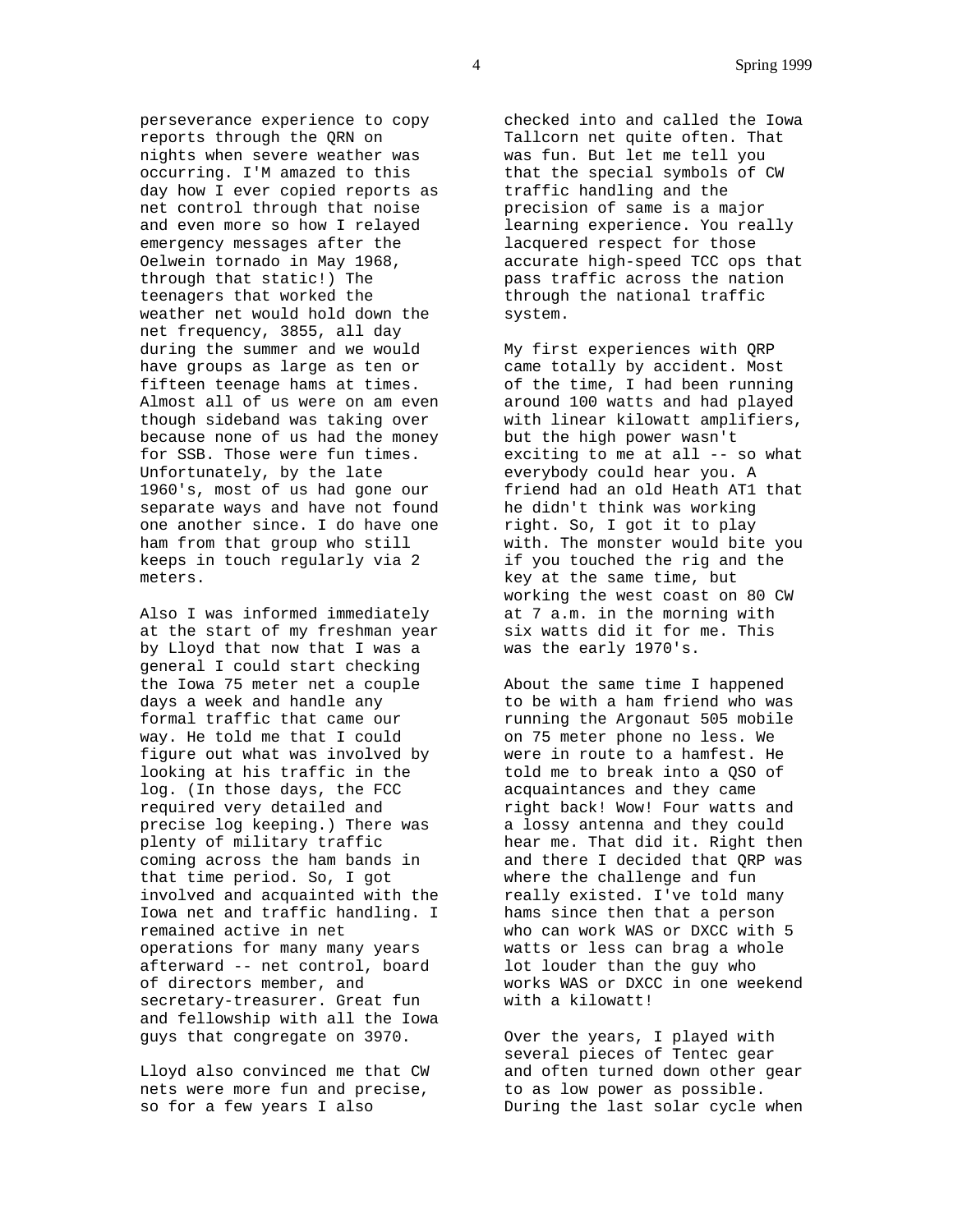10 meters was open, I would spend hours on SSB. My antenna was a Hy-Gain TH3JR and I would break pile ups during contests with the Argonaut. Many a ham told me I couldn't be QRP because I was 20 over nine. What fun! 15 and 20 CW were also a real treat even in DX pile ups running QRP. One night, thinking 15 was dead, I called CQ and a station in Argentina came back. The QSO was tough and short, -my RST 119. But it was done with the Argonaut and a Cushcraft R5 vertical four feet off the ground. No doubt gray line - neat propagation!

One of my most memorable QSO's was with a ham running the one watt 10 meter AEA handy talkie. He was a foreman at Los Angeles harbor. He told me that the antenna was a four-foot whip and that he ran a counterpoise wire from the case of the ht over the dock into the salt water. He could look up the cliff to his home 200 feet above him. There he had a 100 watt transceiver and a multi-element tri-band beam. And guess what, he could hear and work more from that ht down on the waterfront. My only regret was that I too wasn't QRP at the time!

Right now, I have a Tentec Argonaut II, an Icom 731, (I bet most people don't know what that is -- a QRP 735) and a Kenwood TS 570S. Unfortunately, I've not been able to use them as much as I might like because of other demands on my time. However, as this solar cycle picks up I'll probably find more time for that QRP thrill. I'm currently caring for my ailing mother and getting involved in a lengthy CW QSO or DX chasing isn't a great idea because I never know when I might have to leave for a while. So I do a lot more listening than talking.

Besides, as I've often jokingly told people "Skeds are made to be broken. Also, it's amazing what happens after you become a "old timer". Those antenna jobs that needed done yesterday as a new or young ham suddenly will get done maybe someday! So it goes. It's when the mood strikes that I get on the air at this point -- or time permits.

By the way, most people are probably wondering -- I get asked all the time -- "How did you get that call K0YL?" I was lucky. Having passed the Extra exam in 1970, there was a two year period in the mid 1970's when the FCC allowed Extra class hams to request specific calls. It was a grandfather type thing and depending on how long you held your Extra class you had a certain time when you could apply. They had it set up where the longer licensed extras got first chance. When my time came, I applied for and received this call. Unfortunately, after a couple years, the courts declared that policy illegal and no new special requests could be fulfilled (until the current vanity call sign program.)

See you on the air someday.

72 de Mary K0YL

\*\*\*\*\*\*\*\*\*\*\*\*\*\*\*\*\*\*\*\*\*\*\*\*\*\*

# **Non Binary Attachment Policy** By Adam Kanis AK0P

Some of you may have read that a "worm" propagated as an email attachment has been making the rounds, including through several ham related mailing lists. I just wanted to let you know of an example of why the IaQRP-L list server is configured to reject binary attachments.

72, de Adam AK0P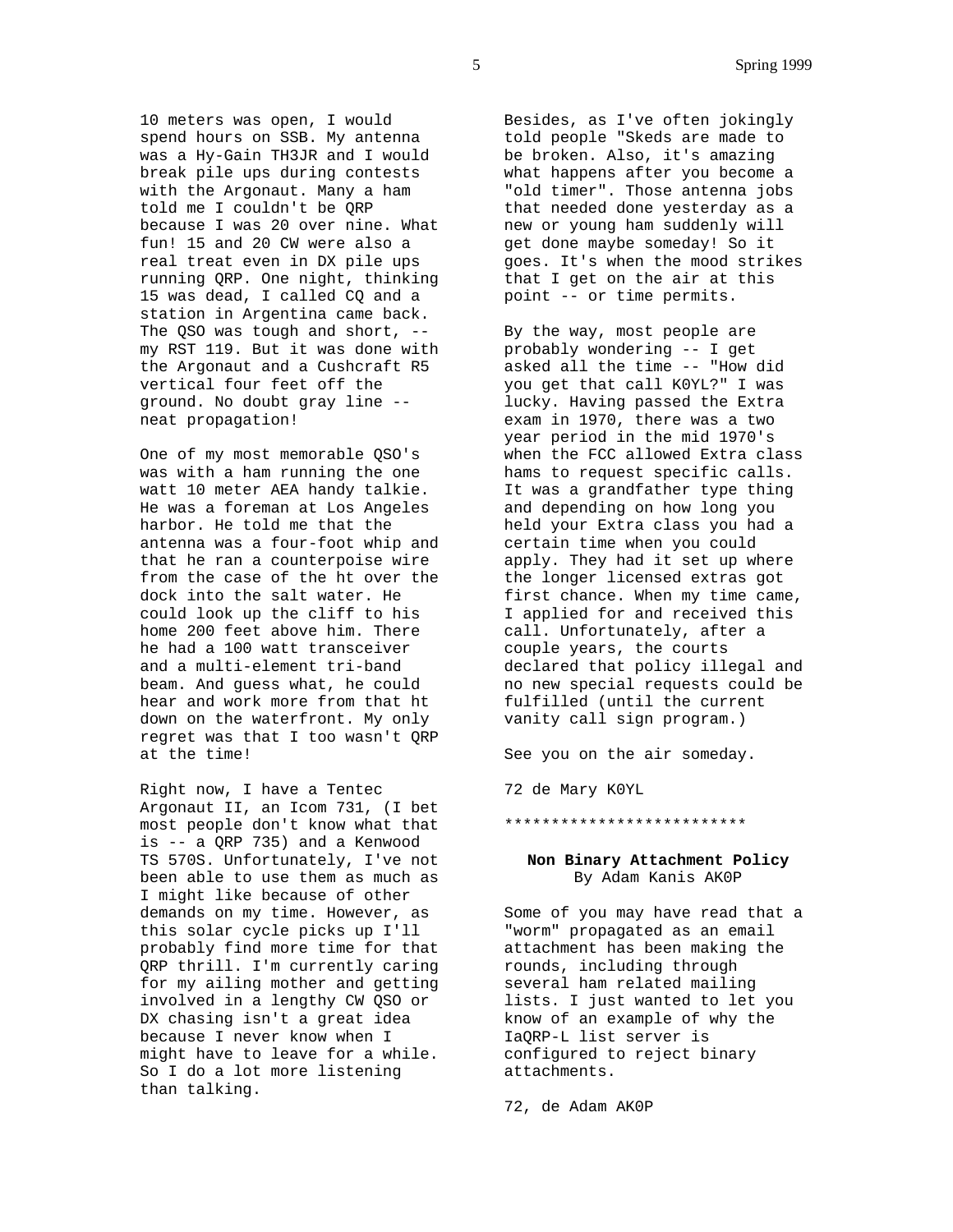**15 Meter Pad and Glue SST** by Mike Fitzgibbon KI0AF



Photo 1: Front View of the SST

The SST is a popular little minimalist-type transceiver with a surprising performance level, considering the parts count. Once again, Wayne Burdick, N6KR, did a great design/development job on the little rig. It is no wonder that the Wilderness Radio kit versions for 40, 30, and 20M have been quite a success. The kit has, however, never been offered for the 15M band. Although a conversion of the 20M kit to 15M is easily accomplished, I wanted to incorporate a few "enhancedperformance" modifications (most of which were gleaned from posts to the Internet QRP-L list) into an easily built, ugly-style version for the 15 M band. Some of these enhancements include: three-turn tuning pot, increased tuning range utilizing two varactors, increased RF power out using an MRF-237 final, adjustable transmit-sidetone level, and an integrated singlechip keyer. What follows is a brief but hopefully useful description of this process...a task easily undertaken by anyone with a few ordinary test instruments, some hand tools, a little soldering experience, and the desire to work the world on a watt or two with a completely homebrew rig.

Start by getting a copy of the original construction article (spring '97 issue of "QRPp"-- NORCAL's quarterly publicationsee parts below) and/or copy of the kit instructions, if possible. You will see that the heterodyne scheme of a 15 M. version simply uses a 25.0 MHz VXO (instead of an 18 MHz VXO as in the 20 M version) mixed with the 3.932 MHz IF (same as 20M version) to get you "there". The rig I built using two varactors tunes from 21.051-068 with a little overlap, and is dead stable. The VXO and IF/BFO/transmit mixer crystals can be ordered from Digi-Key (see parts list) and the filter crystals matched using a simple crystal-checker circuit such as the one on page 25-6 of the '95 Handbook (a copy of the schematic is available from the ARRL). I used this circuit (just a couple of 2N2222s) with an inexpensive handheld frequency counter (Optoelectronics 2810) to measure and match the three crystals for the filter. Out of the twenty IF crystals in the purchased lot, no less than four sets of three crystals were found to lie within 20 hertz of one another...making for some very fine Cohn filters when used with high-Q (read "mica" or "ceramic disc") capacitors. The remaining crystals were close enough to all be used in the BFO and transmit mixer with no problems. I cannot in good conscience guarantee that you will certainly have this good fortune buying closely-matched crystals, but similar results have been obtained a couple of times since with small lots from both Digi-Key and Mouser Electronics. I will venture a guess--- that if the crystals come out of the same box/batch it would appear that many may be quite closely matched at these frequencies (around 4 MHz). You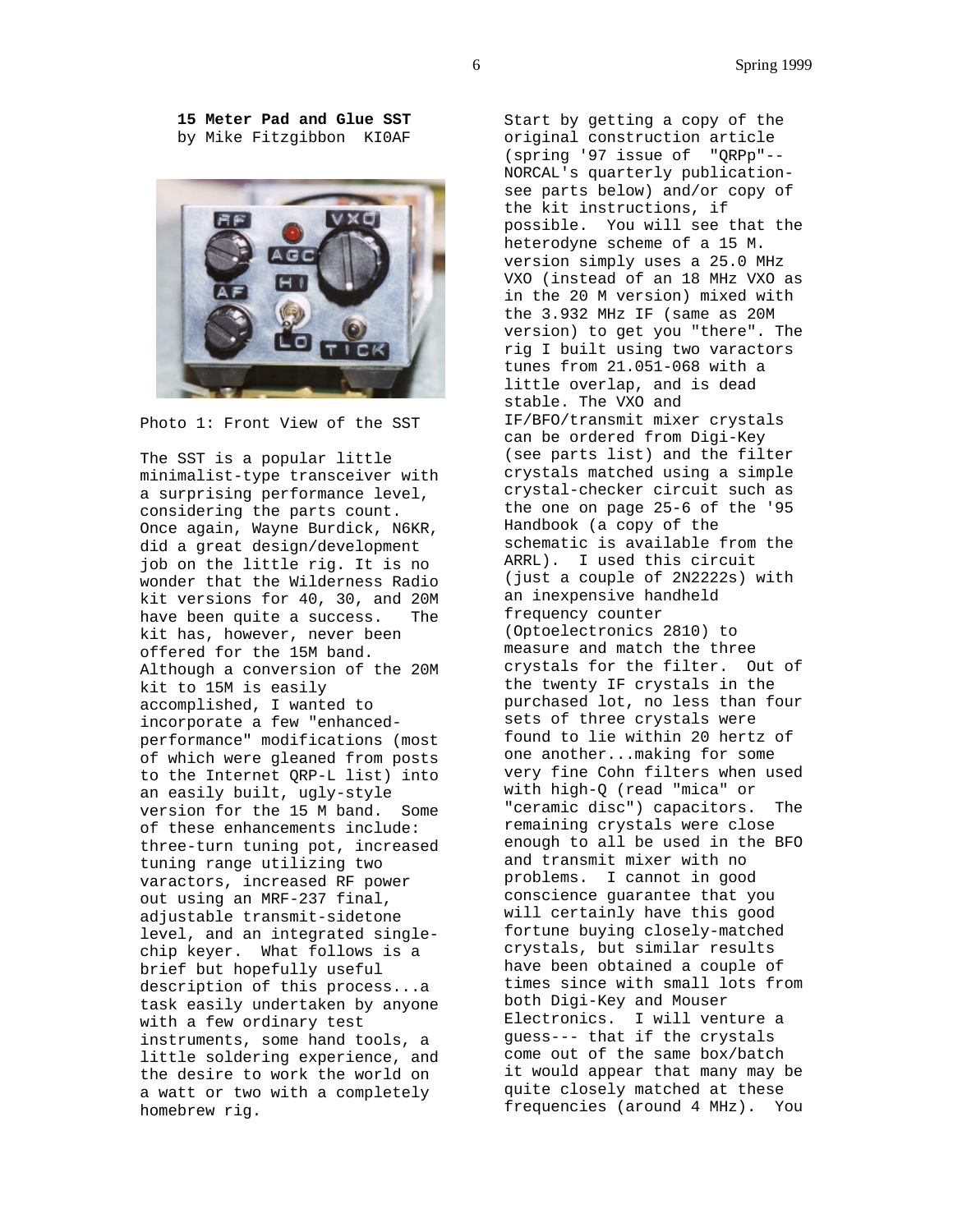have to take a little chance here... Throw in with a friend and buy 20 or so and see what you get...I have not been sorry yet, and there are four (40, 30, 20, 15 M) homebrewed SSTs sitting on the shelf...and the filters sound and work fine.

The construction method utilized consisted of 3/16" pads punched from single-sided PC board using an inexpensive sheet-metal punch available from a discount mailorder house (see parts list below). The punch comes with dies for holes/pads from 1/8" to 7/16" or so. The 3/16" size seemed to be about right for my purposes here and most other circuits as well. Ordinary household super-glue is used to secure the pads to the copper side of the circuit board in what some refer to as the "Manhattan" style of uglyconstruction (I prefer to call it "grain-elevator" myself...). A little care must be used to avoid contamination of the copper surface with substances that will lessen the hold of the glue...a swipe of your favorite solvent/cleaner on the board where the pad goes will do. Methanol is my favorite (hardware-

paintstripper/solvent). I used the liquid super glue and not the gel type, which seems to take longer to set up. One small dot of glue will suffice. You have approximately three to five seconds before it sets after the pad is placed... so marking the spot on the board with a pencil AFTER you have trimmed and fitted the part leads and BEFORE the glue is laid ("dotted") is advice strongly recommended. The pads can be removed after the glue is set with a fairly sharp lateral blow, but the glue residue will not leave a pretty or level spot...a little layout planning is also highly recommended.

Once the pad is placed, a pencil eraser seems to make a very good "tool" to push and hold the pad to the copper for the few seconds it takes to set up, after which soldering can immediately take place. This construction method allows one to make quite compact and stable layouts since "grounds" are available everywhere. Try this method by first building the crystal checker on a small 2 x 2 inch or so piece of board to get the "feel" for it...it works great and further mods are simple and easy.



Photo 2: Construction Technique

I used inexpensive low-profile machined-pin IC sockets throughout, including the keyer board. The pins are a bit longer than those of a leaf-type socket, and can be easily bent 90 degrees or so outward away from the socket (bent about ONCE, although the pins will rotate before the IC is inserted). These sockets, unlike some leaf types, do not soak up any solder, and their cost is minimal at around 20-30 cents in small quantities (see parts list). I use this type of socket exclusively in my projects now...they are also sturdier as a general rule. After bending the pins outward at 90 degrees or so away from the socket center the socket can be mounted by simply soldering the bent-out pins to the pads at three or four corners. Unused pins can be removed with wire snips or a cut-off wheel mounted on a Dremel tool. Grounded pins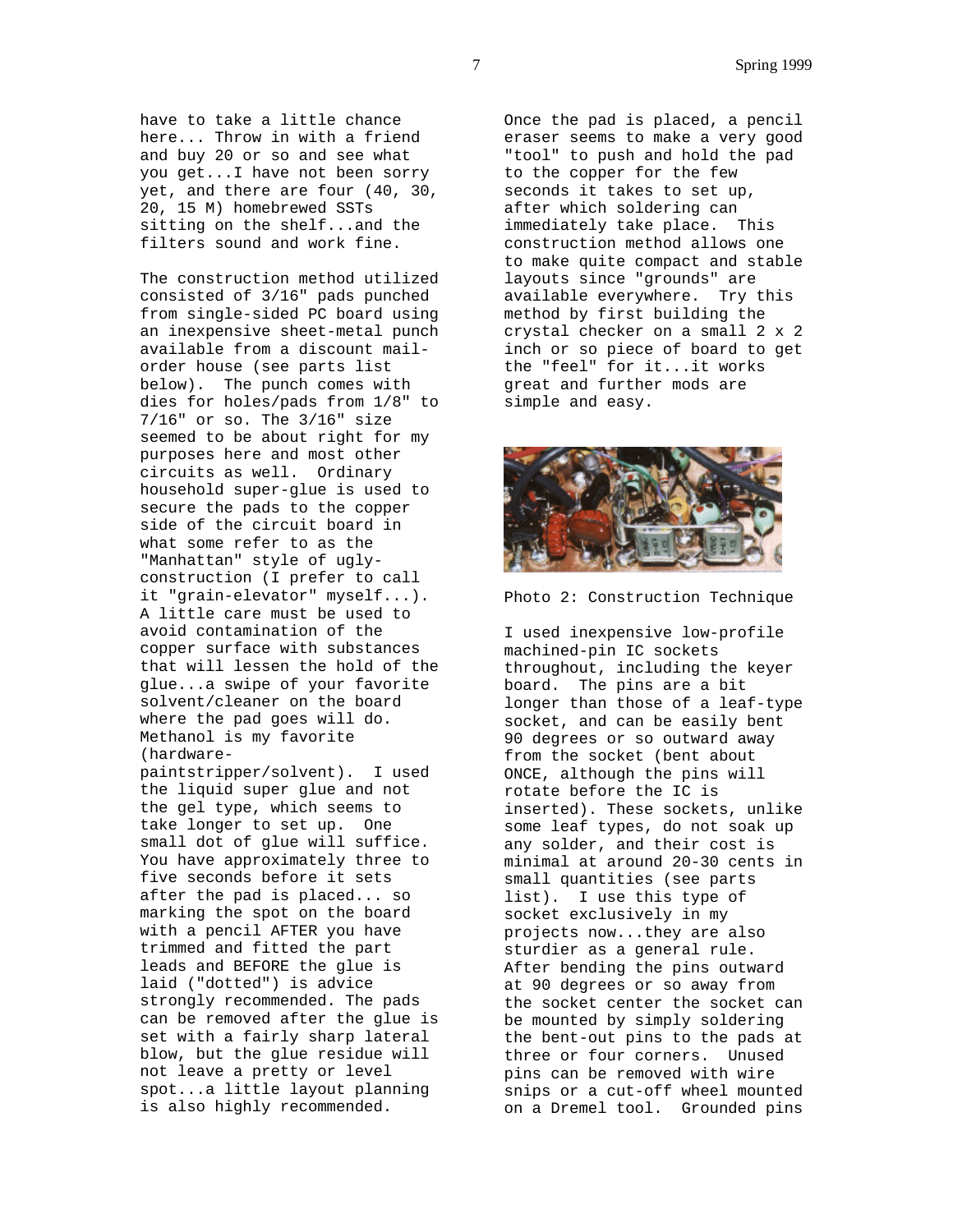are now just long enough to reach the board if left unbent. Also, the use of small gauge, tinned buss wire (20-24 gage) is a painless way to make many of those needed connections. Additionally, connections may be made by running wire underneath the IC sockets if necessary since there is a little bit of room there too.

Most of the parts used here were from the usual sources, with a healthy dose of surplus parts from Dan's Small Parts. I used quite a few parts from Dan's which were on sale and collected as just general QRP- type parts over a period of several months while watching his website for bargains. Consequently, the cost of the rig was held fairly low in my particular case. The 15 Mspecific and modification parts are listed below, and the remainder can be found by part number and supplier in the kit instructions, if you happen to have a copy.

The layout of parts is not particularly sensitive, although a few general guidelines are worthy of consideration. The receiver section should be located near the front panel to minimize lead length from U1 to R1 (the RF attenuator) if you so choose to locate R1 on the front panel. Likewise with the VXO circuit, mount it at the front of the board to keep the leads to the varactor switch as short as possible--millimeters DO count here. The varactors are mounted on the top and bottom of a DPDT mini-toggle switch so that the "up" position is the higher range and vice-versa. This means that the MVAM108 will be mounted on the topside of the switch. Keep all of the VXO parts leads short also.

The general layout uses as few jumpers as possible, the

necessary wires including the control and input/output leads and a few runs of RG-174 from the VXO to the transmit mixer, the receiver mixer, and antenna jack. The ICs are powered by jumpers which run from the 78L08 regulator which might be located near the edge of the board to provide easy access due to the number of runs necessary. The 386 audio amp can be powered directly off the DC input and through a 100 ohm resistor for a little more gain on audio peaks (hardly noticeable though). The keyer board was mounted to the back panel and the peizo transducer for the keyer was mounted on the inside of the bottom of the enclosure near the front, under the board which was placed on quarter-inch standoffs. The circuit can be built one IC at a time, while laying out the larger parts on the board for fitting before the pads are glued. Start with the regulator parts and then go on to the VXO. You can monitor the signal on your station's main transceiver to get it going.

Modifications to the original circuit were made to increase the transmitter output. These include the MRF-237 final, adding a 2.2uH choke between the final's base and ground, changing R10 from 180 to 120 ohms and, of course, increasing the DC input. I have seen over six watts output on my 'brewed 20 M version when I had a slight (!) power supply accident-a shorted voltage-adjustment pot in the power supply resulted in 25 volts going to the rig. The 237 final got VERY hot but it took the lickin' and kept on tickin'-although I don't recommend you try this much voltage unless you are very adventuresome, have a large heatsink, and some spare parts... With these mods the rig puts out 2.5 watts at 13.8 V.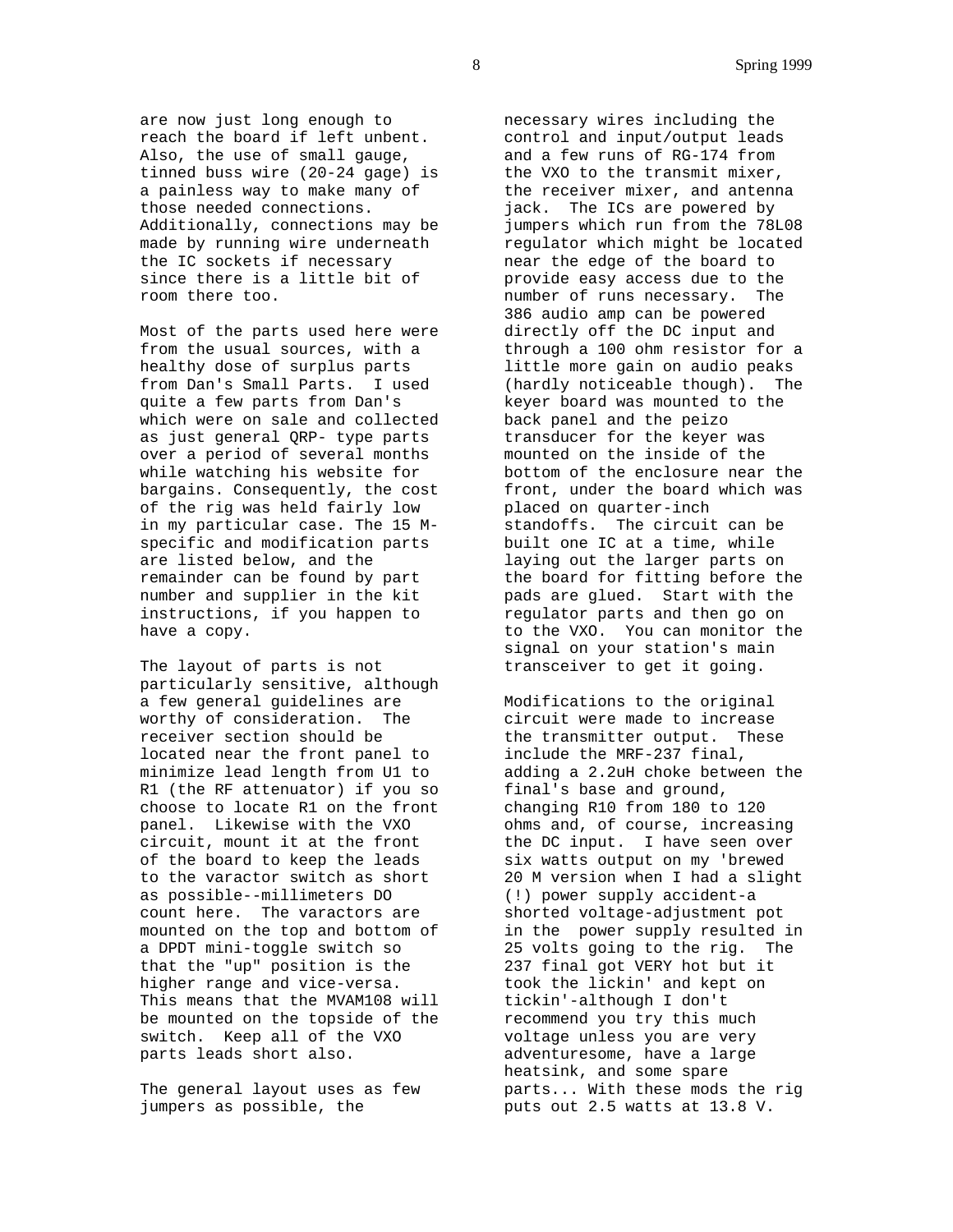and about 2.25 watts on a good gelcell into a reasonable load.

Also included in the mod list is the addition of two J305 FETs in the audio line which allow adjustment of the transmit sidetone (actually transmit monitoring). I found the level of the sidetone to be a little on the hearty side for my liking when it was necessary for the gain to be turned up at or near max. You can, of course, turn down the volume every time you transmit, or you can make this easy modification and use a 5 megohm trimmer to set the level to your fancy...it goes as follows: Place the FETs in the audio chain directly after the mixer (U2). They are in parallel, with one FET in each of the lines from pins four and five with the source leads toward U2 and drain leads on to C12 and C13. Tie their gates together and run a 2.2 megohm resistor from one (either) of the source leads to the now joined gates. This will hold the FETs open and conducting the audio signal thru the FETs as long as the rig is not keyed. Also place a .1uF cap from the gates to ground. Run a 5 meg trimmer across the source to drain leads of one of the J305s (again, either one) to "leak" a little of the signal around and past one of the FETs when they are grounded (and shut off) by the activated keyline. Then put a 1N914 diode and 1000 ohm resistor in series running to the keyline with the non-banded end of the diode connected to the joined drains and the resistor running on to the keyline. Adjust the level via the trimmer to your liking. This mod came directly from a post by Wayne B. and works FB, although it does slow down the OSK by a smidgen. You probably won't notice it much unless you're running over 35 WPM QSK.

One other substitution to the original circuit was made to allow precise adjustment of the BFO and transmit mixer. Two 60 pF trimmers were used at C10 and C24 instead of the fixed-value type. This will let you to adjust the BFO and transmitoffset "right on the nose". These can be the same value/type trimmers as C1 and C28.

One other thing worthy of mention---If you do use a multiturn pot for tuning, you will find the lack of an RIT circuit perhaps a bit less noticeable since it is now considerably easier to return to the same spot on the dial before transmitting. This is due to the fact that the band is now more "spread-out" and the exact position of the tuning knob now a bit less critical, making it much easier to "eyeball" it back to where it was before. You can also use a pencil, marker, etc. to make a line at this spot to return to, especially if you use a natural aluminum enclosure, from which any marks are easily removed with an eraser, solvent, etc.



Photo 3: The Completed Project

As for board and enclosure size, the first SST built here (40 M) was considered a prototype (ain't they all?) and was assembled on a single-sided board 3 x 4 inches placed in a 5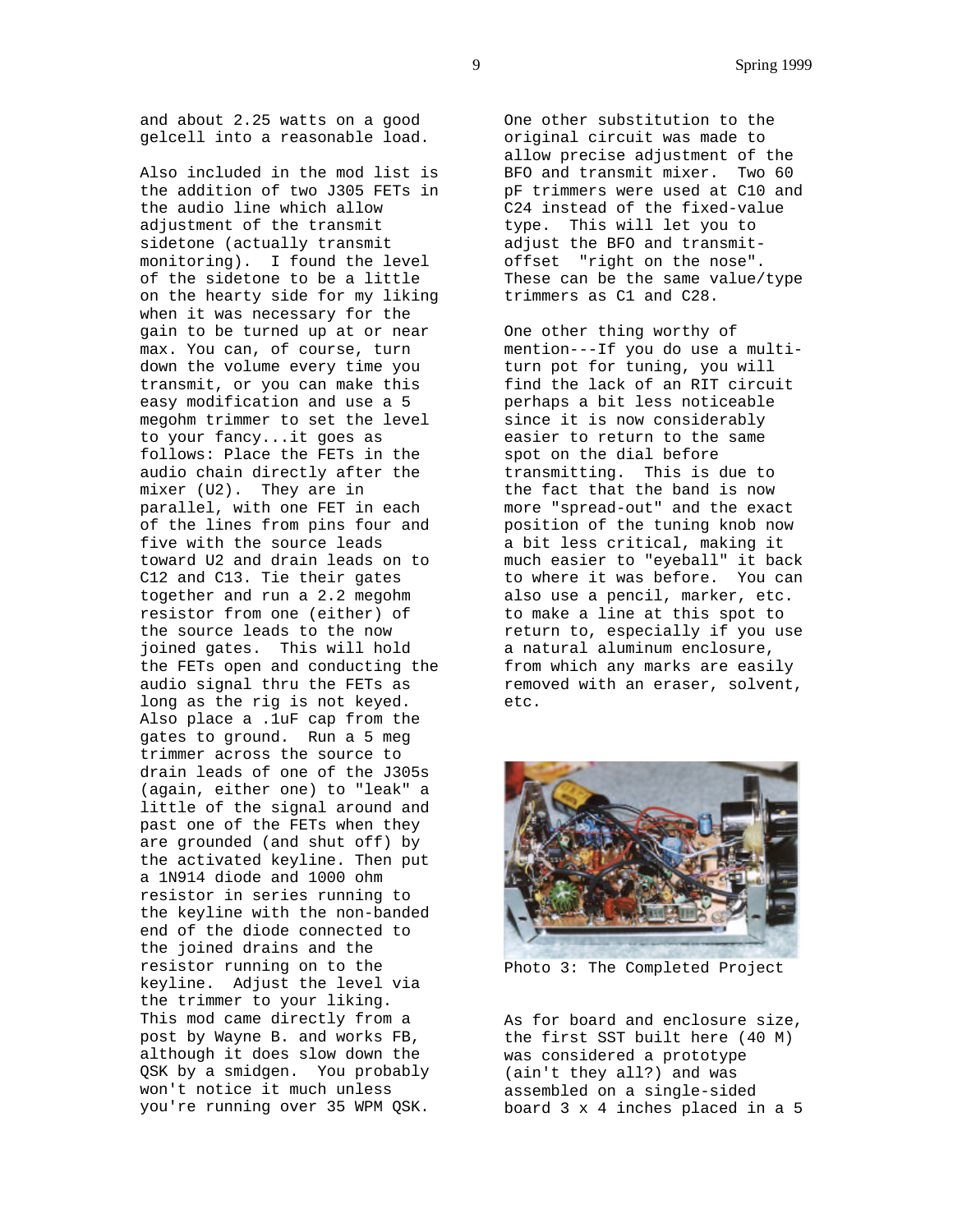$x$  4  $x$  3 Bud mini-box (-3005A, from Mouser). In this size of enclosure a pack of 8-10 AA batteries could easily be added. Subsequent models were built on 4 x 2.5 inch boards and mounted in 5.25 x 3 x 2.13 inch miniboxes (-3006A) with considerably less room to spare. Although the pad-and-glue construction method generally allows for very easy building and modification, this smaller board size made it occasionally necessary to remove a part or two just to get to the desired pad if it is necessary to go back and change something once the majority of parts had been mounted in a particular area. The iron used was an ordinary Weller WP30 with an ST1 tip. The board material came from the scrap bin at Surplus Sales of Nebraska. No copper ever came lose from the pads, even after repeated heating with this iron. It is certainly a simple, sturdy construction method, easily subject to individual "customizing" if desired. Parts can be mounted both horizontally and vertically, as connections between ICs, and stacked... you can just go nuts! Additionally, a pair of 5-6 inch forceps (also known as "hemostats" in the medical world) are invaluable in building with this method. If you lock the part in the forceps by a lead it can now be handled much more readily and held in the tightest of spots for soldering. Radio Shack sells these for around \$6-7, although the two pair I have purchased over the years from them don't seem to be of very high quality and I don't recommend those in particular. Electronic supply houses usually have these in the handtool section.

The keyer board can also be constructed using this same technique, employing your

favorite flavor of keyer chip. In all versions built here it mounted easily on one side of the rear panel if all the in/out connectors are sized small enough and located on the other half of the rear panel. I used a BNC connector and 1/8 inch jacks, with a power jack similar to the type found on many of the popular QRP kits. These are available from Mouser in several styles with matching cords/plugs.

## PARTS:

Copies of "QRPp" are available from Jim Cates, 3241 Eastwood Rd., Sacramento, CA 95821. Cost is \$15 (postpaid) per yearly volume (only way it comes) and includes four issues in the volume-- spring, summer, fall, winter. Make payment out to Jim Cates. The SST construction article is in the spring 1997 issue. There is a wealth of QRP info in each issue and it is WELL WORTH the bucks.

Hand punch for pads--- Stock no. 37405-3NJH -- \$16.99 phone orders: (800) 423-2567

http://www.harborfreight.com

Crystals-15 M. VXO: 25.0 MHz, Digi-Key (see below) stock no. CTX093-ND

IF: 3.932 MHz, Digi-Key, stock no. X013-ND

L2, L3-11 turns of #26 on T37-6 (yellow core) C34, C36-150 pF silver mica C35-270 pF silver mica L1-18 turns of #26 T37-6 C27-30 pF ceramic NPO RFC3--27 turns #26 on T37-2 (red core) -- this may have to be varied, depending on the circuit and the tuning range desiredstart with 28-30 turns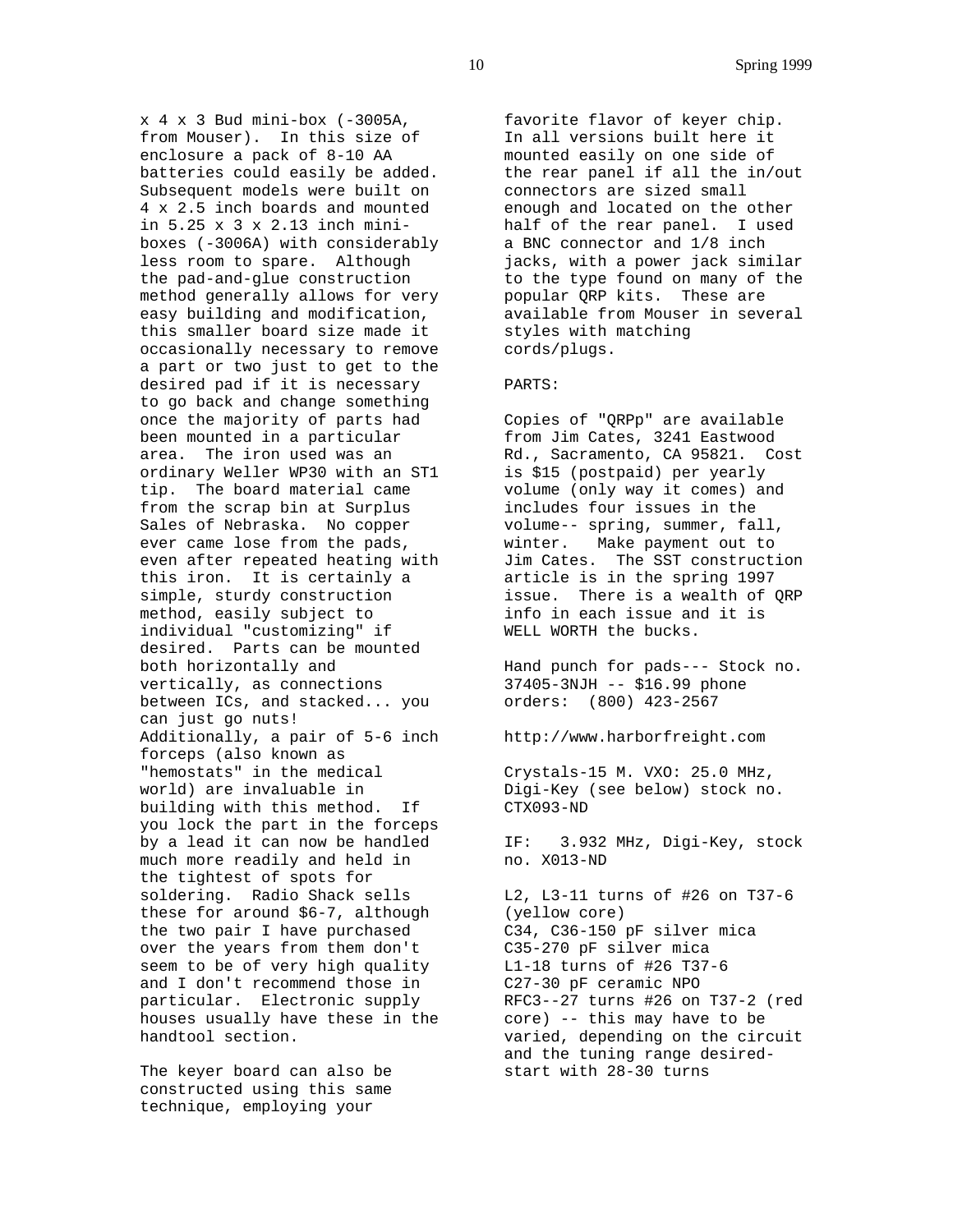MRF-237\*-about \$9, available from RF Parts, 435 S. Pacific St., San Marcos, CA 92096 phone orders: (800) 737-2787 E-mail: rfp@rfparts.com \*note on MRF-237: the collector and emitter leads are reversed on this device, compared to the normal pin-out of the standard TO-5 package -install it backwards and IT WILL FRY! Use healthy heatsink.

three-turn potentiometer: Spectrol 533, 10K, stock no. 970-1830, \$12 from Allied Electronics, below

low-profile machined-pin IC sockets (8 pin): stock no. 151- 308SGT, from Mouser, see below

Electronic Suppliers:

Digi-Key: (800) 344-4539, http://.www.digikey.com

Mouser Electronics: (800) 346- 6873, http://www.sales@mouser.com

Dan's Small Parts and Kits: Box 3634, Missoula, MT 59806-3636, phone/fax: (406) 258-2782

http://www.fix.net/~jparker/dans .html

Allied Electronics orders (800) 433-5700 http://www.allied.avnet.com

TICK keyer kits/ICs: Embedded Research, PO Box 92492, Rochester, NY 14692

http://www.frontiernet.net/~embr es

72, de Mike KI0AF

\*\*\*\*\*\*\*\*\*\*\*\*\*\*\*\*\*\*\*\*\*\*\*\*\*\*

**Argonaut 509 PTO FIX** By Jack Kovar K0VAR

(Editor's note: The following is an updated post from IAQRP-L)

I have had four TEN-TEC rigs over the years. All of them have been Rock solid PTO/VFO's after I did the following:

First I removed the bottom cover and made sure all the chassis and PTO screws were causing clean bonds and snug. The added capacitance caused by poor grounds shift the frequency in the PTO at times.

Tune in a CW carrier and squeeze upward on the bottom of the case. Eliminating all frequency shifting with a PTO by grounding is unrealistic and secondary compared to the following improvements:

The second, and more important is what I call back lash. Anyone that has been fishing with a open face reel knows what back lash is. As the grease gets old and pasty it develops a slight elastic push back in the bearings. Think of the grease acting like rubber. The following method of Flushing and greasing of the shaft and bearings that enter into the PTO will amaze you with the improvement. You may have seen a few postings described as GREASING THE PIG! I started those postings. The method I used is to mix a 50:50 ratio of Alcohol and WD-40 drip it down into the shaft with a Qtip. I have my 3 year old work the VFO for about 30 seconds. Then I tip the radio to cause the remains to drip back out. Repeat this process for about 20 minutes. Let it sit dripping for about 20 minutes to dry it out good.

Step two: I use Phil Wood bicycle water resistant bearing grease and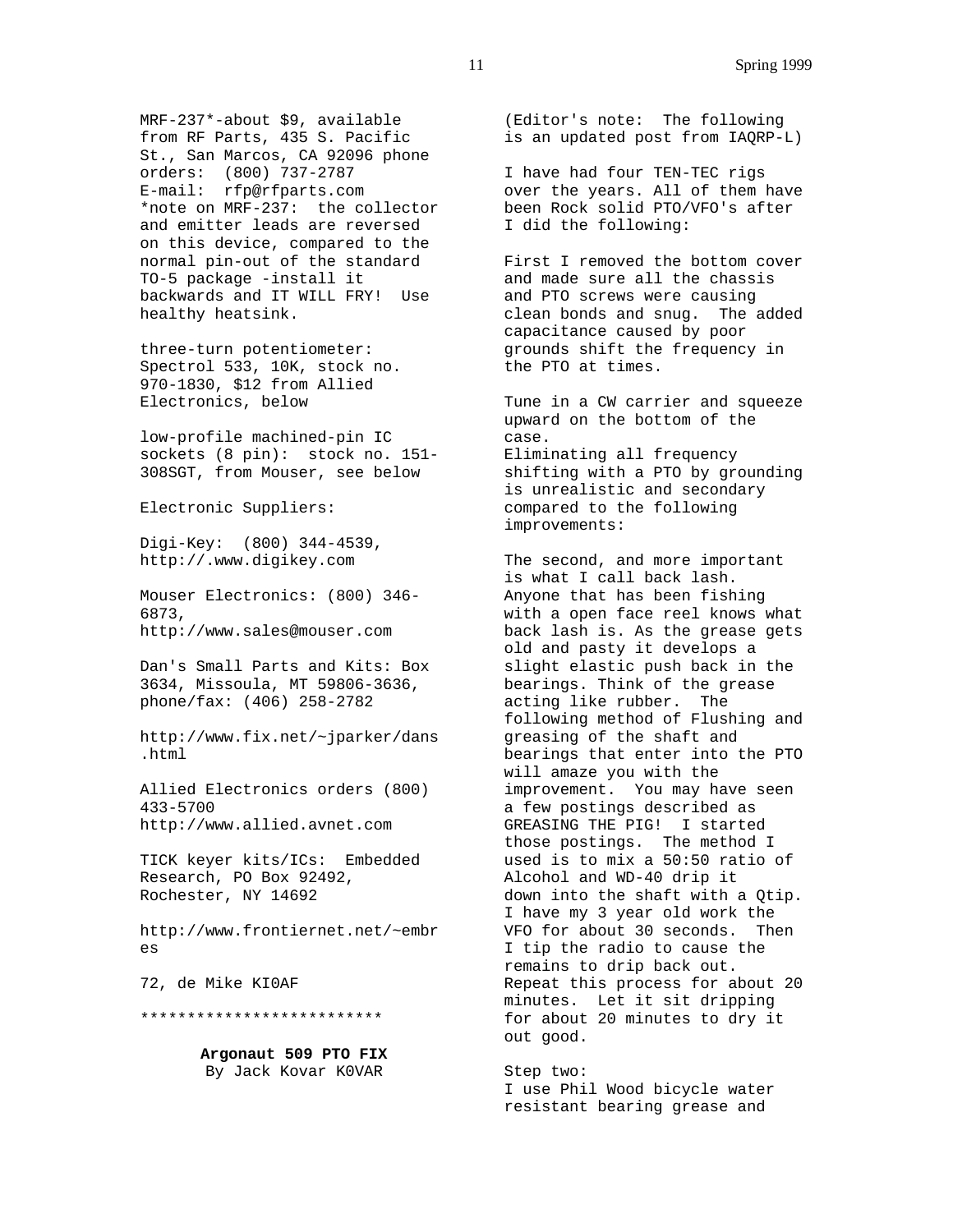force it into the shaft and bearings with a tooth pick and thin piece of paper. Wow! What a difference. Silky smooth and solid.

72, de Jack K0VAR

# \*\*\*\*\*\*\*\*\*\*\*\*\*\*\*\*\*\*\*\*\*\*\*\*\*\*

#### **Building Contest Announcement**

The Iowa QRP Club will be sponsoring its 2nd annual building contest. More detailed rules will follow but here is the scoop. There will be three classes: homebrew, kit, and combination (of both kit and homebrewing). Your submission must be completed sometime during calendar 1999. The judging is tentatively set for January 2000 (your entry must function and therefore will be Y2K compliant hi). Prizes have not yet been determined. Paul Sipes has again volunteered to judge the contest (thanks Paul!).

Start planning your projects now.

\*\*\*\*\*\*\*\*\*\*\*\*\*\*\*\*\*\*\*\*\*\*\*\*\*\*

# **A Simple Wire Multiband Vertical Antenna** By John Burnley NU0V

Several years ago (1990), I was faced with a very tough decision. The XYL and I had been house shopping and were very adamant about living in the Johnston school district. The Johnston area was growing rapidly and not many existing homes were hitting the market. The only way to get into the district (remember this was before open enrollment) was to buy a lot and have a house built. As you can imagine, with any new subdivision comes the dreaded word covenants.

The dilemma I faced was not as bad as many amateurs have dealt with. I could have an antenna as long as it was attached to the house (and passed the scrutiny of the XYL). I tried an attic loop (can you say TVI) and almost gave up any hope of operating until the kids went to college (and we moved again). Then I discovered a new way of operating......QRP! My old elmer from Kentucky had bought a 30 meter rig from MFJ and was after me to get one so we could have a schedule. I finally bit the bullet and bought the rig (MFJ-9030). Now the hard part was at hand, erecting a 30 meter antenna. I first placed a dipole under the eaves of my two story QTH. It worked but not as well as I wanted. The problem was that it was only about 28 feet off the ground.

My next attempt was putting up a 1/4 wave wire vertical for 30 meters. The feedpoint was 18 inches off the ground and attached to my deck (a very liberal interpretation of the house attachment covenant clause). The radiator was more of an inverted L with about 6 feet running horizontally under the lower eaves of the house. There were three multiconductor radials (each 1/4 wave) running in separate directions under the deck (yes, I do have a very large deck). Each multiconductor radial had eight wires. I have never determined if the eight conductors in each wire act as a separate radial, or if the overall effect is one radial. The results were horrible. OSO's were few and the reports were never above 3/3/9. I could call CQ for hours and never get a response.

I started to put the dipole back up until the XYL said no! She didn't like the ugly coax running down the side of the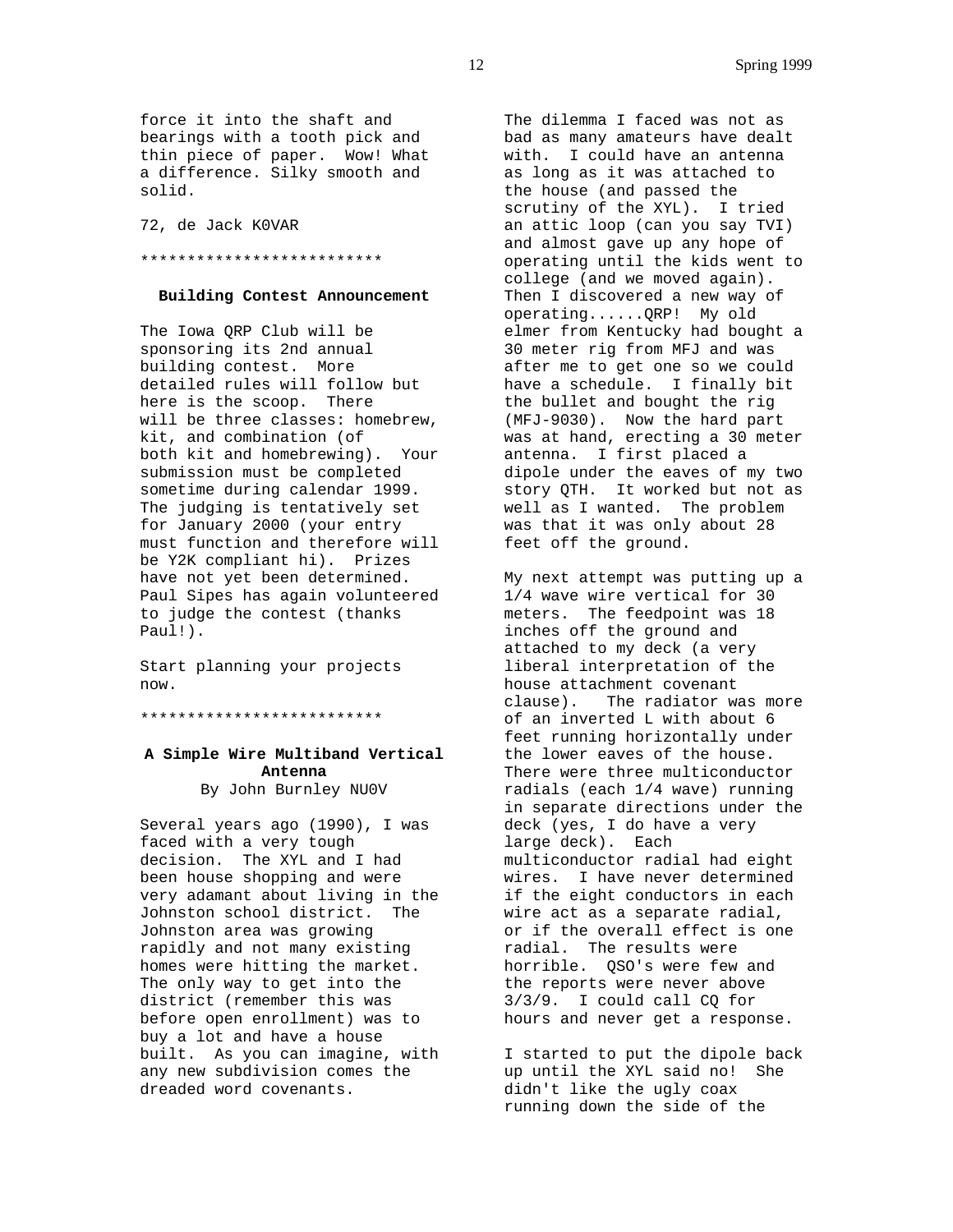house. Immediately I started planning the midnight antenna party complete with paint for the coax until I decided to give the vertical another chance. Ade Weiss (IAQRP #26) had an interesting comment on the QRP-L about feeding a vertical with a balanced line. He was responding to another post and his suggestion was to use balanced line because of lower losses and the capability for a multiband antenna. At this point I had nothing to lose.

I first extended the radiator section so the total length was 36' 8". I ran this section over the gutter and up to the peak of the roof. The new radiator length is about 3/8 wave on 30 meters, 1/4 wave on 40 meters, and 1/8 wave on 80 meters . I left the multiconductor radials but added 42' 3" of chicken wire mesh around the bottom of the deck. The chicken wire (I rationalized to the XYL) was to keep our newly acquired puppy (yet another story) from getting under the deck (and digging). The antenna is fed with twin lead (low loss) from Radio Shack. Using an MFJ 971 tuner, I was able to achieve a 1.1.1 SWR on all three bands. I haven't tried 20, 15, and 10 yet but feel very confident they will not be a problem.

Now the acid test of operating 30 meters QRP. I tuned around and found K5GQ/m calling CQ. Bingo! He responds to my call with a 3/4/9. Not a great report, but he did come right back. We finish the QSO and I almost fall out of my chair. N3ZPB is calling me and gives me a 5/5/9 report from Lewistown, PA. Now this is starting to be fun. So I needed a new challenge and found it with XE2XW/1 finishing a QSO. Bingo! QRP 4 watts into Cuernavaca,

Mexico with a 5/5/9 report! This QRP stuff is really great!

Since then the antenna has been a real performer. I've logged the following DX with 4 watts on 30 meters: XE, WP4, CO6, VP5, V31, HR6, VE5, UA2/mm off coast of TU2, 6Y5, HC5, KP2, HP, I2, FS, LZ, and an F3. These are not exotic DX stations, but were an absolute thrill running low power! I've also made contacts on 40 meters with excellent reports.

Currently I'm landscaping around the deck, so the vertical is being changed. The chicken mesh is gone (the puppy is not so little any more). I plan on running more radials under the landscaping rock and possibly adding a counterpoise along the base of the deck.

72, de John NU0V

\*\*\*\*\*\*\*\*\*\*\*\*\*\*\*\*\*\*\*\*\*\*\*\*\*\*



Larry WB0RMT shows us his QRP portable operation from Canada!

## \*\*\*\*\*\*\*\*\*\*\*\*\*\*\*\*\*\*\*\*\*\*\*\*\*\*

**February IAQRP Meeting Minutes** By Jerry Huldeen WB0T

We had a nice meeting in Sioux City, with 16 persons attending. Lots of nice conversations and projects shown. All were excellent projects, but the hit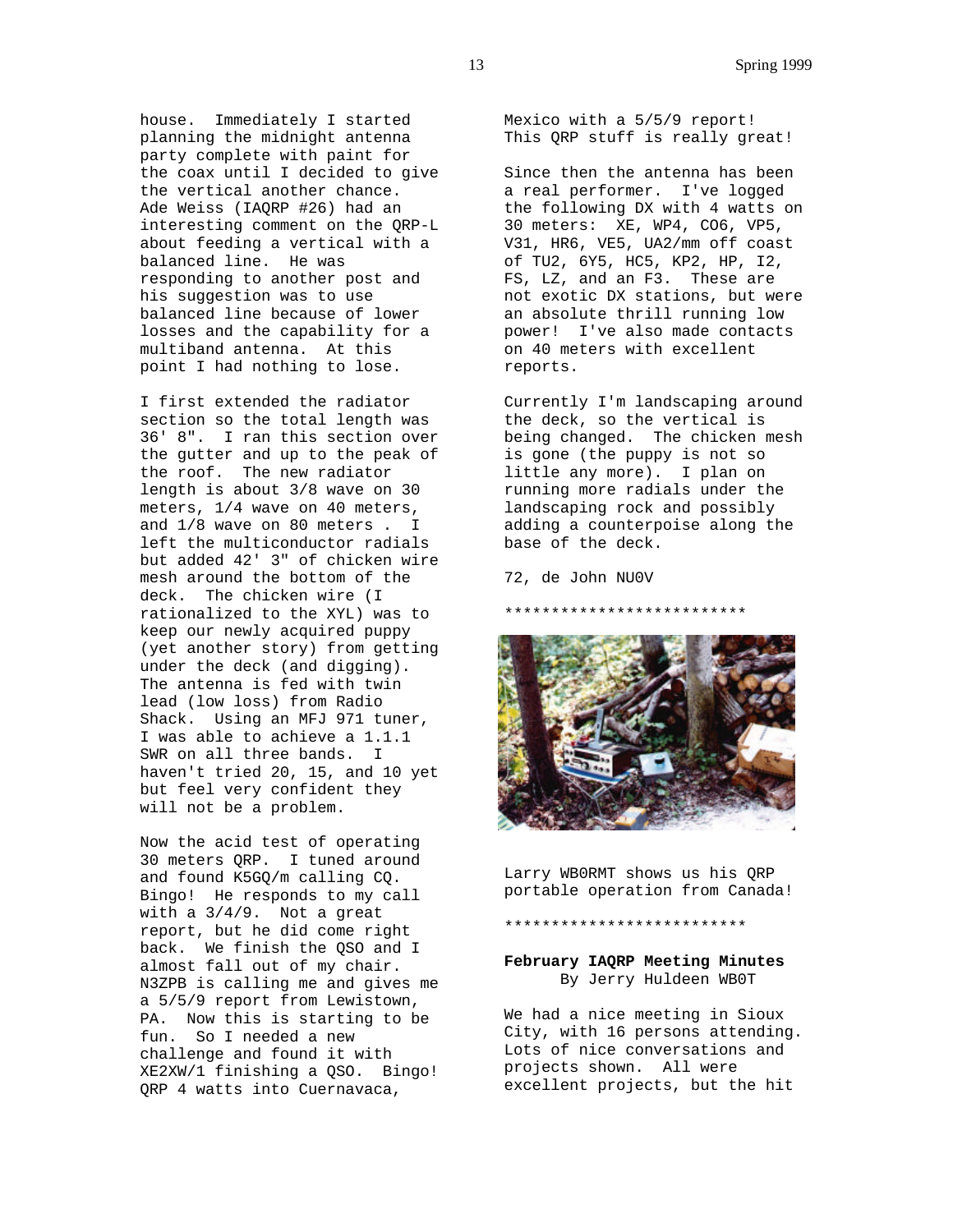seemed to be the Elecraft K2 that Steve W0SZ built.

It is a very sophisticated rig, with all bands, microprocesser control, three separate filters, computer control possibilities, etc. You gotta see it to beleive it!! I think Steve said it was one of only 100 built at the present time. If you have questions, contact Steve.

Another highlight was the appearance of Ade W0RSP! He brought along a version of the SLV vertical, and it was a really cool outfit. Tuning for various bands/frequencies is a dream, and takes only a few minutes according to Ade. It is capable for 80 - 10 meters, and doesn't take very long to set up or tear down. This might be a solution for those of us who can't have a permanent antenna, or even need a clandestine one. You would be hard put to notice this one on a dark night. Just take a casting plug in your pocket, and if anyone asks questions, tell them you are working on your fishing technic. (Well, fishing for DX, etc.)

Much pleasant conversation and socializing took place. Here are the attendees:

John NU0V Mike KI0AF Paul KB0JIT Gary WY0V Dick W0DAM Ade W0RSP John K0AAR Keith KB0HNJ Dick N0TJW Mike NF0N Philip (Mike's grandson) Larry KC0EDV Jim KC0XU Marty KI0KO Howard N0WWX Steve W0SV Jerry WB0T

It looks like we will have a room for the whole Hamboree, June 4 & 5, at the Marina Inn, So Sioux City, NE. We are planning a building party Friday evening, and a luncheon meeting Saturday noon.

72, de Jerry WB0T

\*\*\*\*\*\*\*\*\*\*\*\*\*\*\*\*\*\*\*\*\*\*\*\*\*\*

# **Group Buy For Sioux City Hamfest Building Event**

The Sioux City Hamfest is approaching and the Iowa QRP Club will be participating in full force. There will be more details later (dates, times, etc.). Friday June 4, 1999 the IAQRP Club will sponsor a building get together. The NJ QRP Club has graciously offered us a group purchase on their Fireball 40 transmitter kit. Details are on their website at:

http://www.njqrp.org/

We are given a price of \$9.00 but we need to commit to 15 units (actually 13 since Jerry WB0T and NU0V are already on the list). The units will be shipped to Jerry in Sioux City. For those of you not going to the hamfest but wanting a kit we'll work something out to get it to you. If there is enough interest we might be able to arrange two shippings. There are add-on's and accessories to this kit (plus other kits the NJ group has put together). Browse the NJ website to get more details.

Our thanks to George Heron of the NJ QRP Club for working with the club to get this together. If you are interested let John (NU0V) know as soon as possible. John must receive your payment on or before May 8th. If you want add-ons/accessories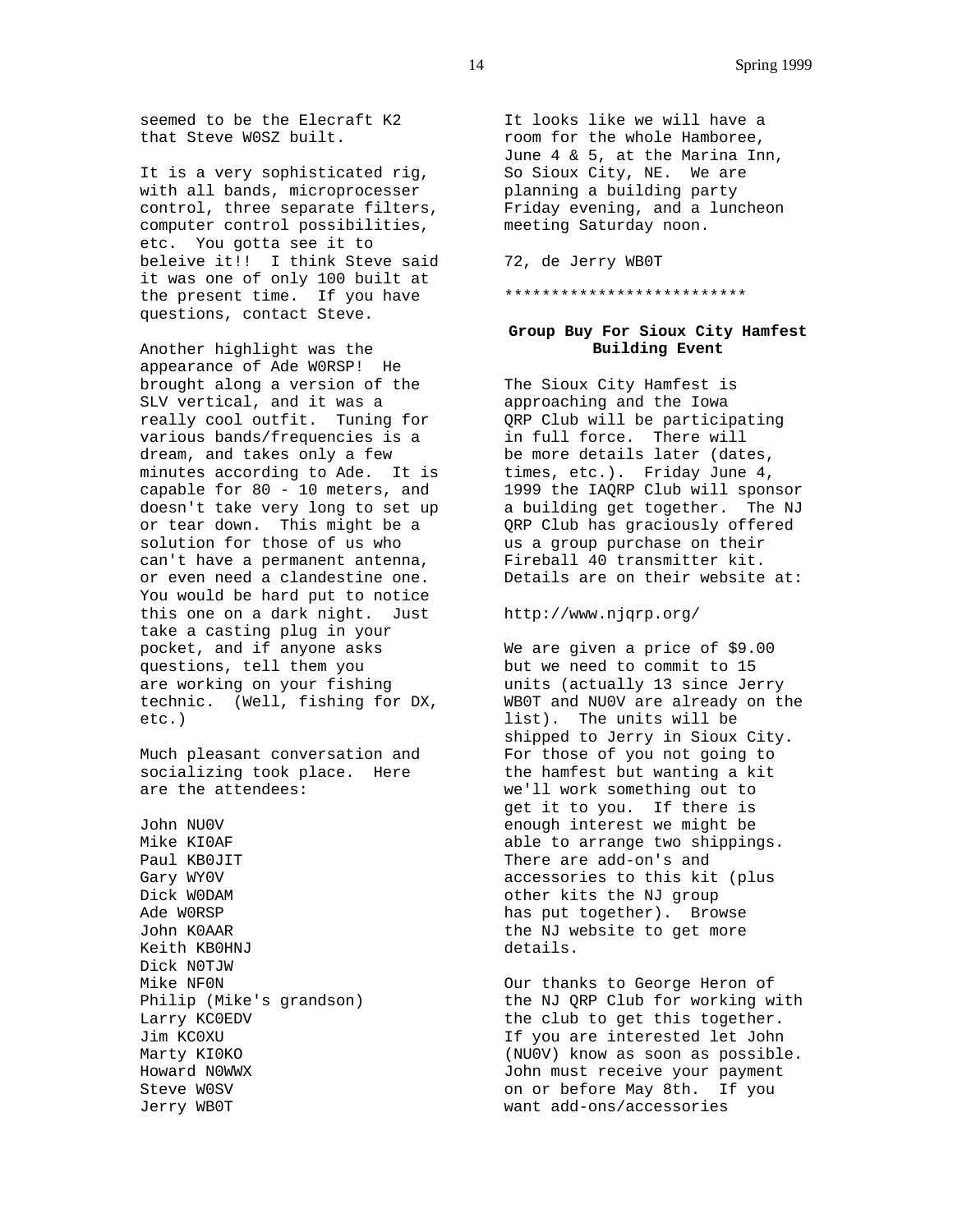they will be shipped with the kits to Sioux City. The building event will be a blast! We hope to see you all in Sioux City.

#### \*\*\*\*\*\*\*\*\*\*\*\*\*\*\*\*\*\*\*\*\*\*\*\*\*\*

#### **Iowa QRP Club March Meeting**

The Iowa QRP Club held it's March meeting Saturday March 27, 1999 in Iowa City at the Country Kitchen. Our thanks to Adam (AK0P) who handled the arrangements!

In attendance were:

Elmer KG0DL (and XYL Ruth) John N0LT Jack K0VAR Lee WT0D Adam AK0P Jeff KI0JP Jeff W0ODS Jerry KD0CA John NU0V Items brought for show and tell were: SWL 30

NorCal 49er ARK-40 38 Special MFJ 9017 Knightsmite Pixie II Emtech ZM-1 with AZ Scorpion SWR LED bridge Ten Tec 10 meter converter Packset Kachina MP25 (25w SSB, but is modified for 5w CW, 2-15 MHz)

Thanks to all who attended! It was a fun meeting with a lot of good QRP fellowship!

72, de John NU0V

\*\*\*\*\*\*\*\*\*\*\*\*\*\*\*\*\*\*\*\*\*\*\*\*\*\*

**QRP... Getting Started** by Jim Larsen AL7FS

(Editors note: The following article was originally published in the Anchorage Amatuer Radio Club (AARC) newsletter. It is also available on the author's website and has been reprinted with the author's permission. It is an excellent example of planting the seeds of QRP with your local club.)

QRP essentially means you reduce power. As a definition, further defined by the Amateur Radio Club International (ARCI), QRP is operating your station at less than 5 watts output on CW or 10 watts peak power on SSB. (ARCI is the International QRP organization)

I have been involved with QRP since about 1970. From the beginning it has always been fun to work another station while running 5 watts or 2 watts or 50 milliwatts. More than fun... it is exciting!

At the April 1999 Anchorage Amateur Radio Club (AARC) Club meeting I will be presenting a comprehensive program titled "Why QRP?". The program, along with copious handouts and examples to touch and feel, will give you a very complete overview of QRP operating and equipment.

## **Simple QRP**

One simple aspect of QRP operating that is often overlooked is that it can often be done with your existing QRO (high power) radio. In my case, I largely operate with my 100 watt Kenwood TS450S. One nice thing about Kenwood radios is they are capable of reducing power (going QRP) right from the front panel. My power can be reduced down to zero or up to 100 watts. I most often run from three to five watts.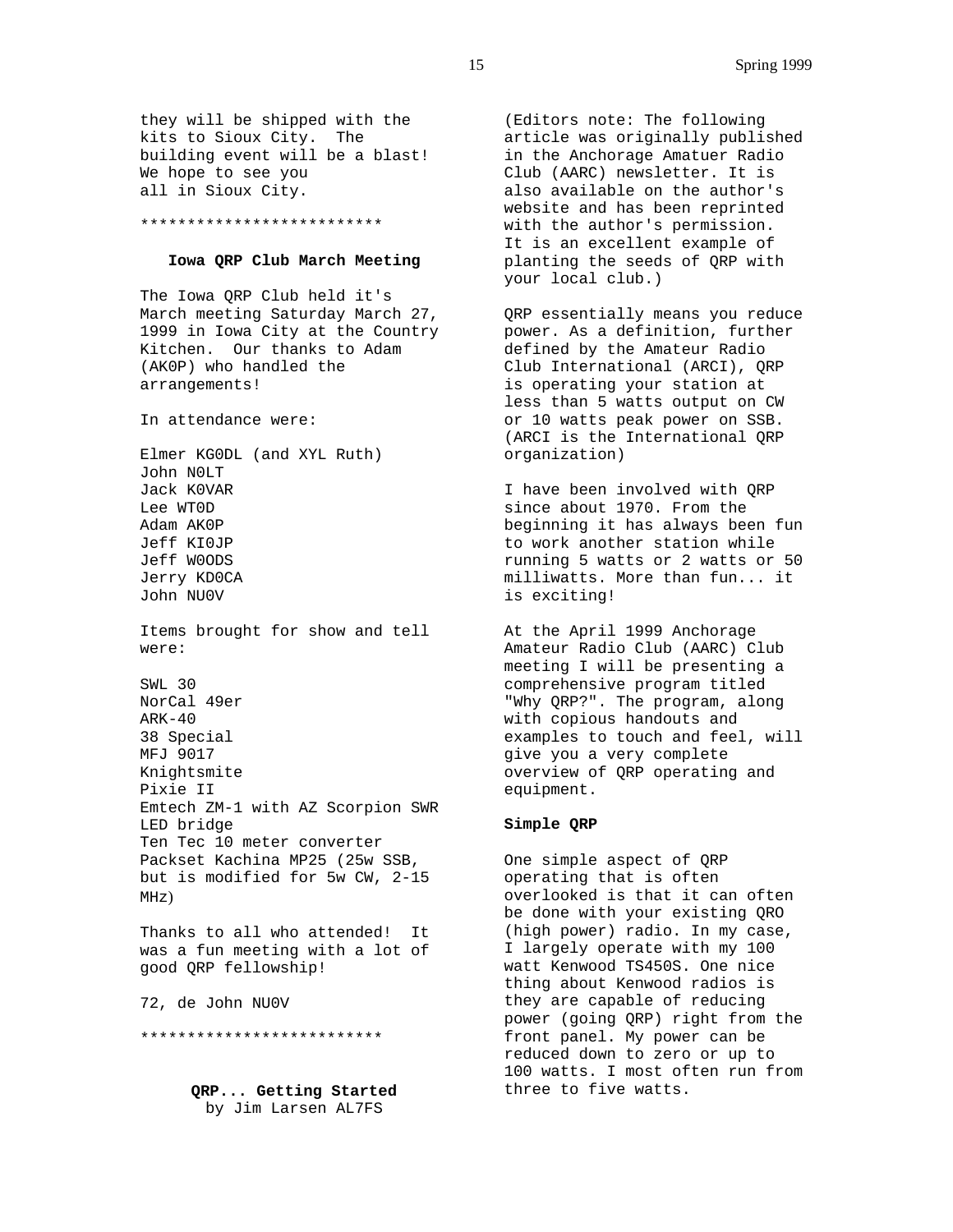Some radios will not tune down to less than five watts and often bottom out at 7-10 watts. You can still get a feel for QRP by running at these levels so don"t pass up the opportunity because you can only get down to 10 or 15 watts. Later you can learn how to enter into the ALC circuit and apply voltages to allow even lower settings.

QRP for the CW operator is an especially friendly place to go to improve Morse code. Many of the QRP operators prefer more modest speeds and are very willing to slow down to whatever is needed. As you improve, there are also high-speed operators who will move up in speed with you. I often operate from 15-18 wpm and feel no pressure to move up to high speed.

# **QRP Works**

An example of what can be done was recently described by WE6W in his email to the QRP-L mail reflector, a major hangout for the QRP crowd. (More than 2500 QRP operators are subscribed and regularly communicate on this mail reflector.)

Subject: Pixie2:Nor-Cal to Acworth, GA at 400mW! Date: Thu, 31 Dec 1998 03:43:39 EST From: we6w@juno.com (Ed Loranger) To: "Low Power Amateur Radio Discussion"

Oh my Goodness!! Was tiddling around playing with bias levels on the Pixie2 oscillator and heard KE4GBE calling CQ dead on 7040. As I listen to my soldering iron cycle between temps I thought, don't hear many '4' calls, so I called him!

Kaboom! WE6W? de KE4GBE ur 339 etc....

First code out the door was: WOW 400 mW, pwr 400mW QTH Santa Rosa, Name Ed, RST 579 KB4GBE de WE6W/QRPp KN.

Then he came back with a monologue and 'WI6W'. Oh heck, QSB is gonna lose him for me..... But he adds Call? WI6W??? call agn pse. BK And he got it right on the next exchange.

So I tell him it is a full transceiver, basic unit has 2 transistors..... He either fainted straight away, measured himself on the floor, or the QSB ended the excitement.

Folks, this wasn't over saltwater, we are talking 400 milliwatts for this one and over land!

Maybe we need a warning on these rigs: "Frequent use causes increased excitability." Non-users subject to fainting spells :)

Disclaimer: My pixie is homebrew, I'm not pushing kits here. Just sharing late-night joy of radio! Just about knocked me out of my chair to catch Georgia on 400 mW on 40 meters.

## Yowsa!

72, Ed WE6W QRP-Z#106 (72 is the QRP version of 73.) Enjoying Ham Radio every day! Santa Rosa, CA.

## **How to Know QRP**

So how do you know if you are QRP? I feel QRP is largely an attitude and a sincere effort to get under five watts. If you have no wattmeter then guess by turning your power control to near the minimum power output setting. A Yaesu FT-990 seems to bottom out at 7-10 watts at the zero setting. A Kenwood rig will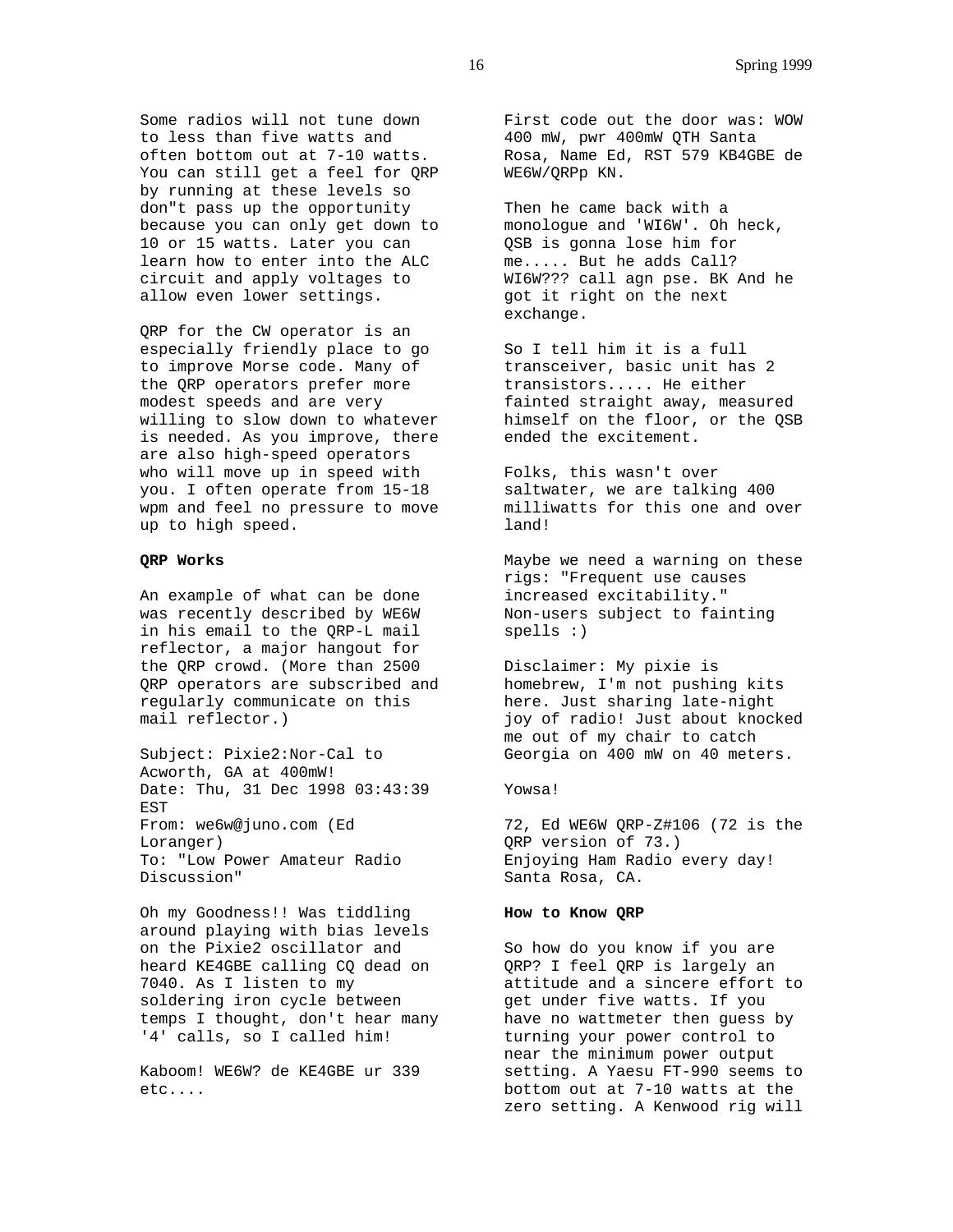turn down to zero so tweak the control up just a little from zero. If you have a wattmeter you can get close. Many power meters are not very accurate at the five watt level but you can get "close enough" and feel justified you are working to the intent of QRP.

# **Oak Hill Research QRP Wattmeter**

One very nice method of knowing your power output is to build a wattmeter designed for QRP operation. Oak Hills Research (OHR) provides a wonderful QRP wattmeter kit. It has 10 watt, one watt, and 100 mw scales and is designed to be accurate to 5 percent of full scale. I have built this wattmeter and use it in almost all of my QRP operating to assure I am under five watts. I used it to assure I was 900 mw when I worked W5JAY in Arkansas QRPp 2-way (QRPp = less than one watt) last month.

The Oak Hills Research WM-2 was designed specifically for the QRP operator. The unit operates from 300 KHz to 54 MHz. It will measure forward and reflected power at QRP levels down to 5mW. You can select from three full scale power ranges of 10W, 1W or 100mW with an accuracy of 5% of full scale. A rear panel switch allows you to select the internal 9V battery or external power jack for the operating voltage. The WM-2 now uses a very high quality American-made 3" meter movement with a large easy to read scale. The meter circuit current drain is typically 1mA, making it great for portable use. The wattmeter can be left in-line permanently with very little loss. The kit is supplied with high quality Amphenol SO-239 connectors. The WM-2 is easy to build and align. The alignment consists of setting three voltages with your digital voltmeter. A source of

RF is not required for alignment. The completed wattmeter measures (HWD) 4 1/2"  $x$  3 1/2"  $x$  4" and weighs 16 oz. The kit is complete with cabinet, high quality silkscreened and masked PCB, all components and instructions (less 9V battery).

OHR can be contacted at 20879 Madison Street - Big Rapids - MI - 49307; Phone: (616) 796-0920 - 24 hr. Fax: (616) 796-6633 Send mail to OHR: qrp@ohr.com (Editor's note: OHR has been recently acquired by Milestone Technologies. They may be contacted at: Oak Hills Research 2460 S. Moline Way - Aurora - C0 - 80014 Phone: (303) 752-3382 - 24 hr. Fax: (303) 745-6792 Orders: (800) 238-8205 http://www.morsex.com/ohr/)

# **EMTECH Tuner and LED SWR Indicator**

One other QRP accessory that enhances operation is an effective QRP antenna tuner. One such unit that can be used both at home and in the field is the EMTECH ZM-2 Z-Match Antenna Tuner. Good for up to 15 watts, this kit also incorporates a unique LED SWR Indicator designed by N7VE. This LED SWR system can also be built as a stand-alone unit from parts around the workbench or from Radio Shack (Frigid North). (http://www.extremezone.com/~ki7 mn/n7veswr.htm )

\*\* Visual SWR Indicator \*\* Tunes wire antennas such as -- Random, Long, Short \*\* Tunes balance fed antennas such as, Loops, Deltas, Dipoles, Verticals, V's. \*\* Tunes (from field reports) gutters, window frames, swing sets, and -- bed springs? \*\* Tunes out coax fed antenna mismatches to make the radio happy. \*\* Does all the above at 80-10 meters, and usually much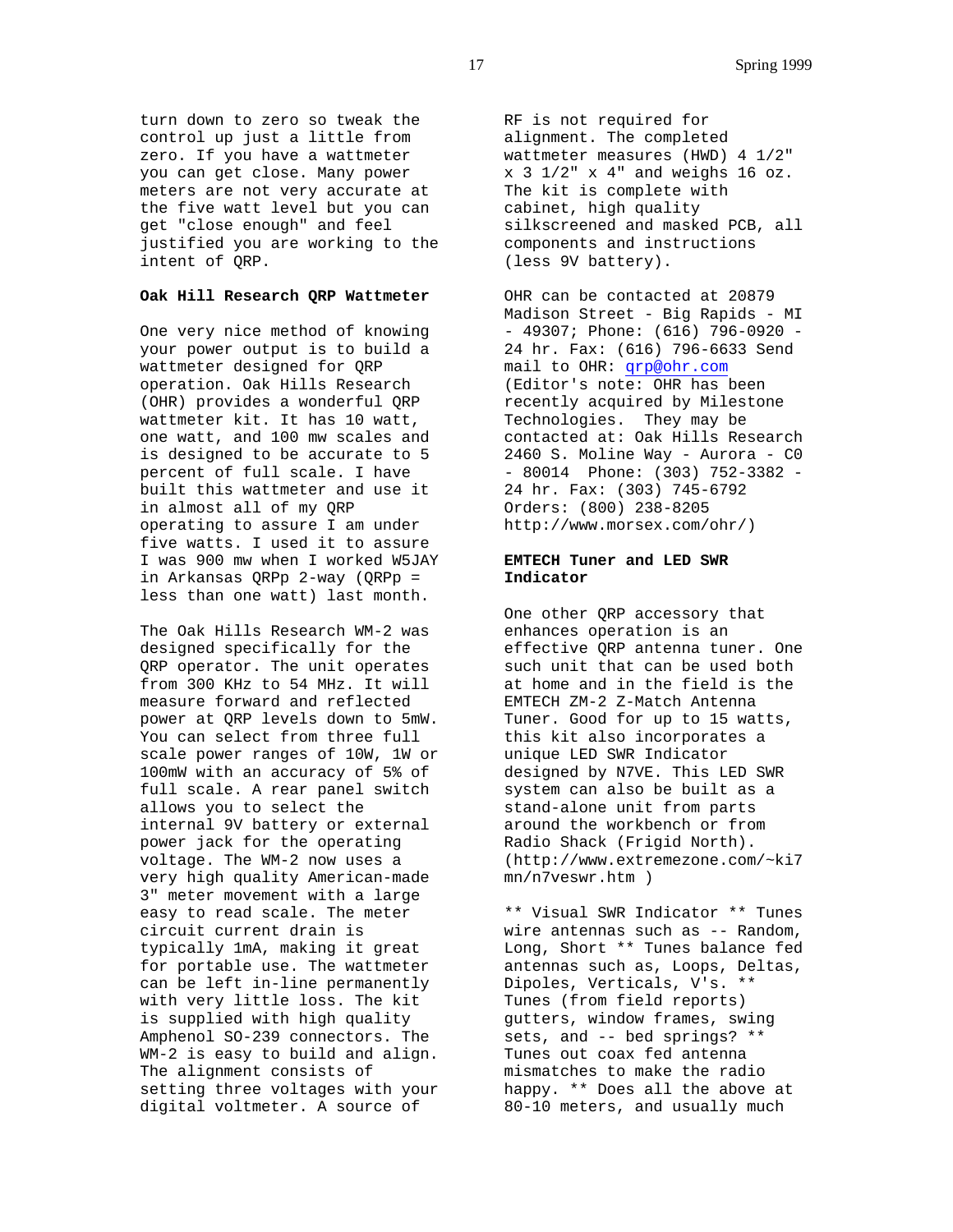faster than other ATUs. \*\* 15 WATTS MAX! This is an evening project for many, maybe two evenings for others. It is very easy construction, via pictorial drawings. All parts are furnished, including a stick-on panel layout as shown. The big knobs are provided for vernier tuning because the ZM-2 tunes so sharp. One large toroid to wind using a unique method that is fast and extremely easy. One small toroid to wind. Wire is furnished. Kit is complete, no other parts to try to find. Size is 5-1/16" x 2-5/8" x 1-5/8".

EMTECH can be contacted at: EMTECH; 1127 Poindexter Ave W; Bremerton, WA 98312 Send mail to KC7MAS: emtech@steadynet.com

## **QRP Wrap Up**

In this first of several QRP articles I have discussed very basic concepts of QRP and QRP techniques that you can try with your current rig. As you move further into QRP you may wish to build your own monoband or multiband QRP rig, many of which are available as kits. Future articles will address more details of QRP and QRP kits. The program in April will fill in even more information.

If you are in a hurry for more please check the following Internet URL (addresses) or have a friend look them up for you.

QRP-L ... http://qrp.cc.nd.edu/QRP-L/ QRP-L Message Archives ... http://listserv.lehigh.edu/lists /Archives/qrp-l/ EMTECH http://emtech.steadynet.com/ Small Wonder Labs... http://smallwonderlabs.com

Wilderness Radio... http://www.fix.net/jparker/wild. html New Jersey QRP ... http://www.njqrp.org/ KI7MN ... http://www.extremezone.com/~ki7m n/ ARCI ... http://www.qrparci.org/

72, de Jim AL7FS

\*\*\*\*\*\*\*\*\*\*\*\*\*\*\*\*\*\*\*\*\*\*\*\*\*\*

**A Simple Power Supply Break Out Box** By John Burnley NU0V





While scanning the Tech America sales flyer in January I noticed an item that looked interesting. I'm always looking for good project enclosures and found some on sale. Sescom, Inc. manufactures various project boxes but these were a bit different from others. These boxes were not made from bent aluminum (to form sides, faces, etc.) but were flat panels that fit inside an extruded rail (see photo 2). Side panels are screwed into the four rails to secure the box. This makes drilling a breeze on a drill press.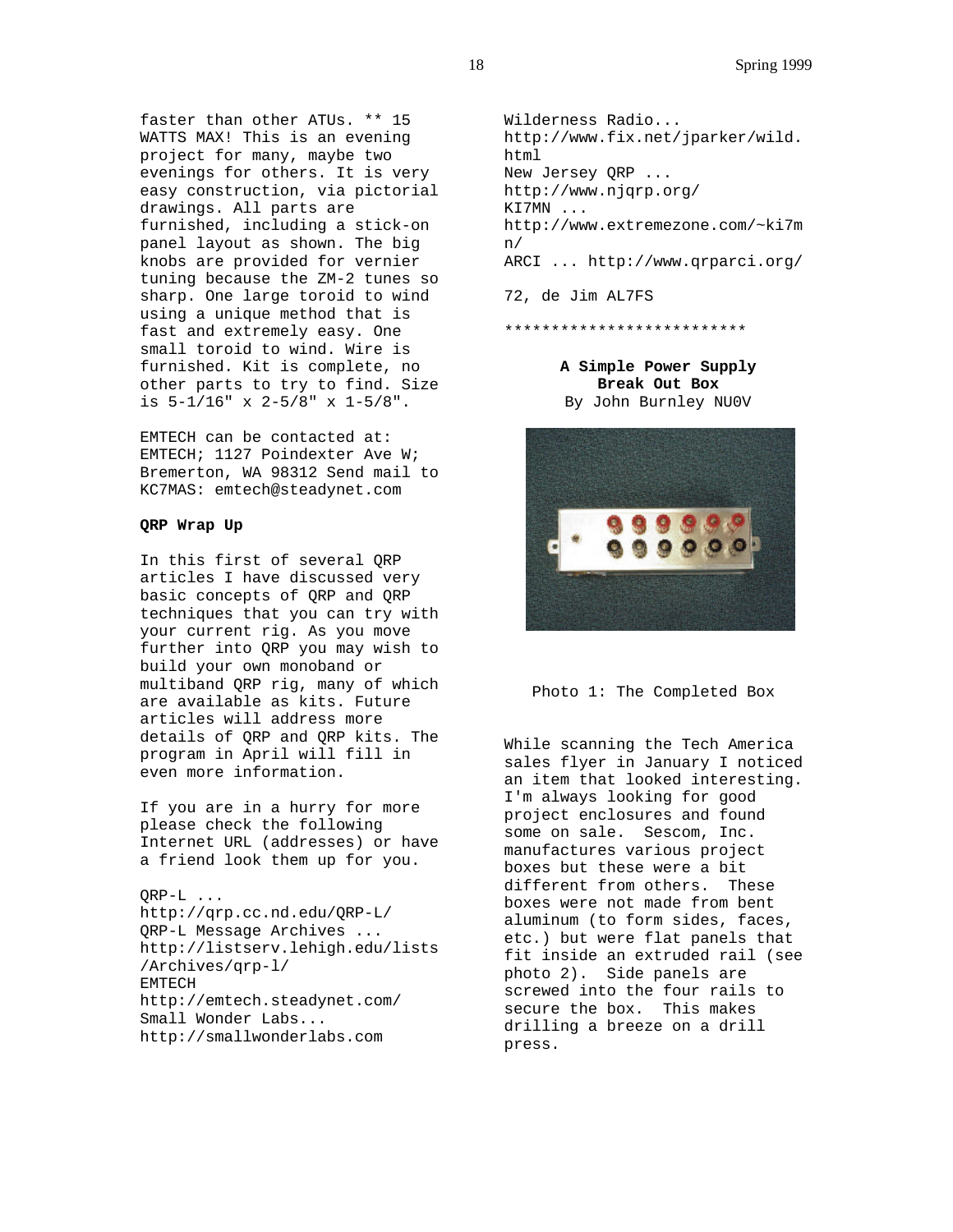

Photo 2: Unassembled LAB-9

Whenever working with bent aluminum panels you usually must use a punch or hand drill. The drill press (in my opinion) is much superior when dealing with mulitple holes oriented on a straight line.

Several years ago Allen Bond WB4GNT sold ago power supplies through QRP-L. Although rated at 800 milliamps several QRP-Lers learned the power supplies were underrated. One gentlemen boasted about running two amps continuous without a problem.

The only draw back about the supply is that the plug (on the output) was a din plug. Now most people just cut off the old plug and replace it with a plug of choice. But I've always hated plug replacements (my round about way of justifying this project) so I decided to build a breakout box for these power supplies.

This project sat on the back burner for over a year because I didn't have the 'right' enclosure at the time (the problem was that I didn't know what the right enclosure was hi). After finding these boxes I immediately knew they would be perfect.

I used the LAB-9 project box (there are several to choose from with varying dimensions). It measures 2 '' wide by 6'' deep by 1.5'' high. Radio Shack insulated binding posts 274-662A were used (6 pairs). An on/off switch was also included since the power supplies did not have one.

# **Construction**

Using a drill press, 6 pairs of holes were drilled 1/2 inch from the face panel edge at a distance of 3/4 inch between the holes. The size and spacing of the holes may vary depending on the binding posts you choose to use. You may also choose a wider spacing between the posts and use less pairs. A hole for the SPST switch was centered in the remaining portion of the face plate.

On the bottom plate holes were drilled for the din female plug. In order to mount the breakout box I used some L shaped brackets (also available from Tech America).

After mounting the binding posts I soldered an 18 gauge solid copper wire between like polarity posts. The positive line also was attached to the switch.

A simple project but a very useful addition to my shack!

## Parts:

LAB-9 box manufactured by Sescom, Inc. Available from Tech America catalog # 91-3965. Binding posts. Available from Radio Shack 274-662A

Angle brackets available from Tech America catalog # 91-2970

SPST switch available from Tech America catalog # 900-6973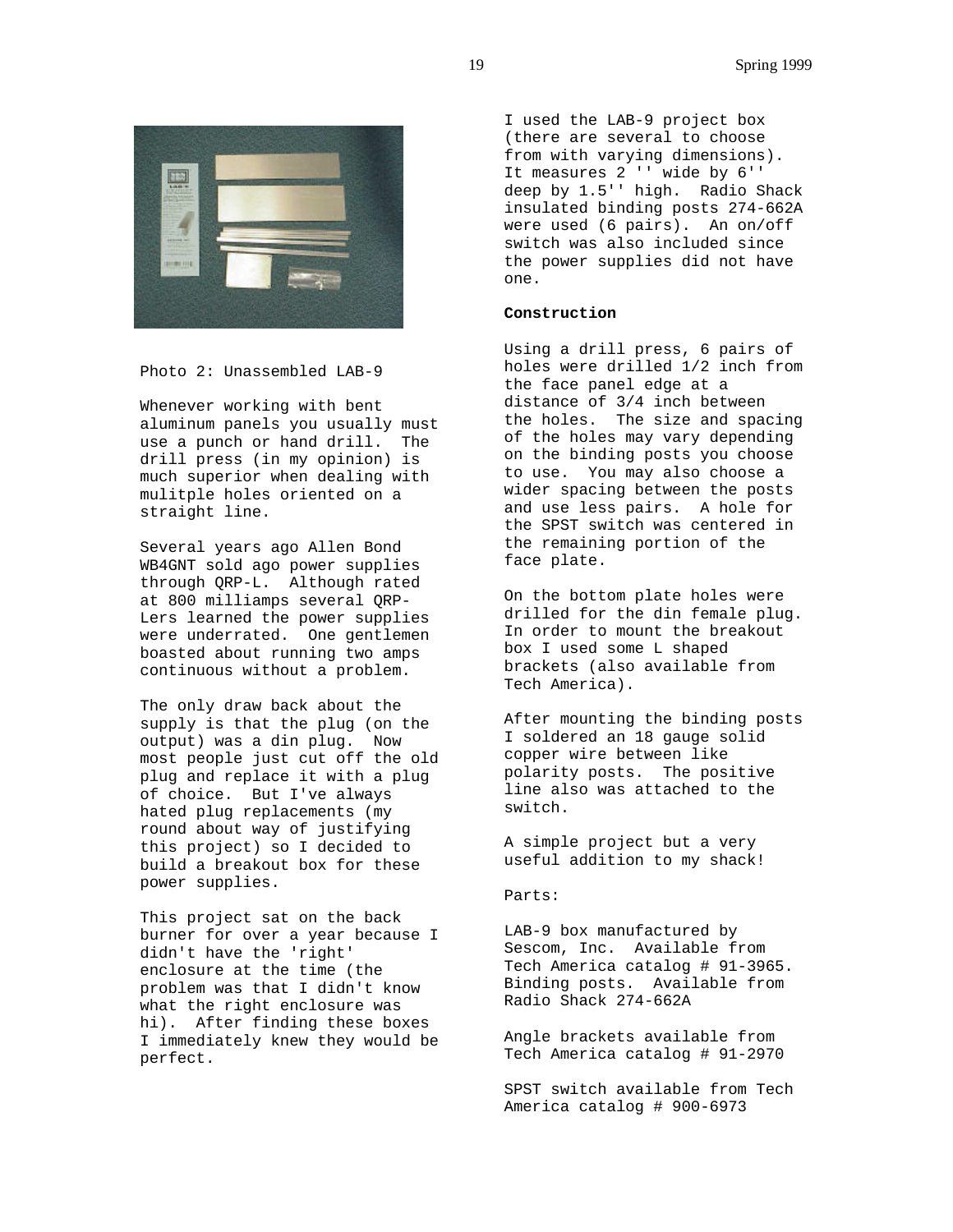Female plug to match your power supply

Tech America may be contacted at (800) 442-7221. Sescom, Inc. may be contacted at (800) 634- 3457 www.sescom.com

72, de John NU0V

\*\*\*\*\*\*\*\*\*\*\*\*\*\*\*\*\*\*\*\*\*\*\*\*\*\*

**Operating Events** By Mark Milburn KQ0I

Here are some QRP operating events that will be coming up. Turn your power down and join in...they are fun events and the people you meet will be some of the best hams on the air.

## **Ten-Ten International Net Spring**

CW QSO Party 0000Z May 1 to 2400Z May 2 CW Only, Ten Meters Only

Single op, club or QRP Categories.

Send call, name, State/Country and 10-10 number if member.

Score 1 point per QSO with nonmembers, 2 points per QSO with US members, 3 points per QSO with DX members.

Final score is total QSO points.

Send logs by May 17 to Gateway Chapter, c/o Con Ward, W0RTV, 4514 Ferrer Dr, St. Louis, MO 63129-3741.

# **Adventure Radio Society Spartan Sprint**

May 3, 1999 June 7, 1999 July 5, 1999 August 2, 1999 September 6, 1999 October 4, 1999 November 1, 1999 December 6, 1999

The Spartan Sprint will be held as usual on this first Monday of the month). We will be operating on three bands--80, 40, and 20. Don't worry if your station is a bit obese. We commend the winners in two categories- points (the Tubby Division), and points per pound (the Skinny Division).

If you are a newcomer to the Sprints, take a look at the introductory material at the end of this post.

1. Start at 9:00 PM EST, 8:00 CST, 7:00 MST and 6:00 PST. Finish at 11:00 PM EST, 10:00 CST, 9:00 MST and 8:00 PST.

2. The frequencies will be 3560 kHz+-, 7040 kHz+- and 14060 kHz+- (you may operate one, two or three bands--your choice.)

3. Exchange RST, SPC (state, province or country) and power output.

4. If you choose to call CQ, use the format "CQ SP," or "CQ SP TEST."

5. You can take credit for working the same station on a second band.

After the contest, we invite you to use our autolog, which is part of the ARS Sojourner. Just go to www.natworld.com/ars and follow the link for "Direct access to autologs". Or you can speed things up by going directly to the Spartan Sprint autolog page at www.natworld.com/ars/ss\_log.html

If you don't have access to the web, send Russ Carpenter, AA7QU, an e-mail with your total QSOs and the total weight of your station (i.e. the combined weight of all transmitters, receivers, keys, keyers and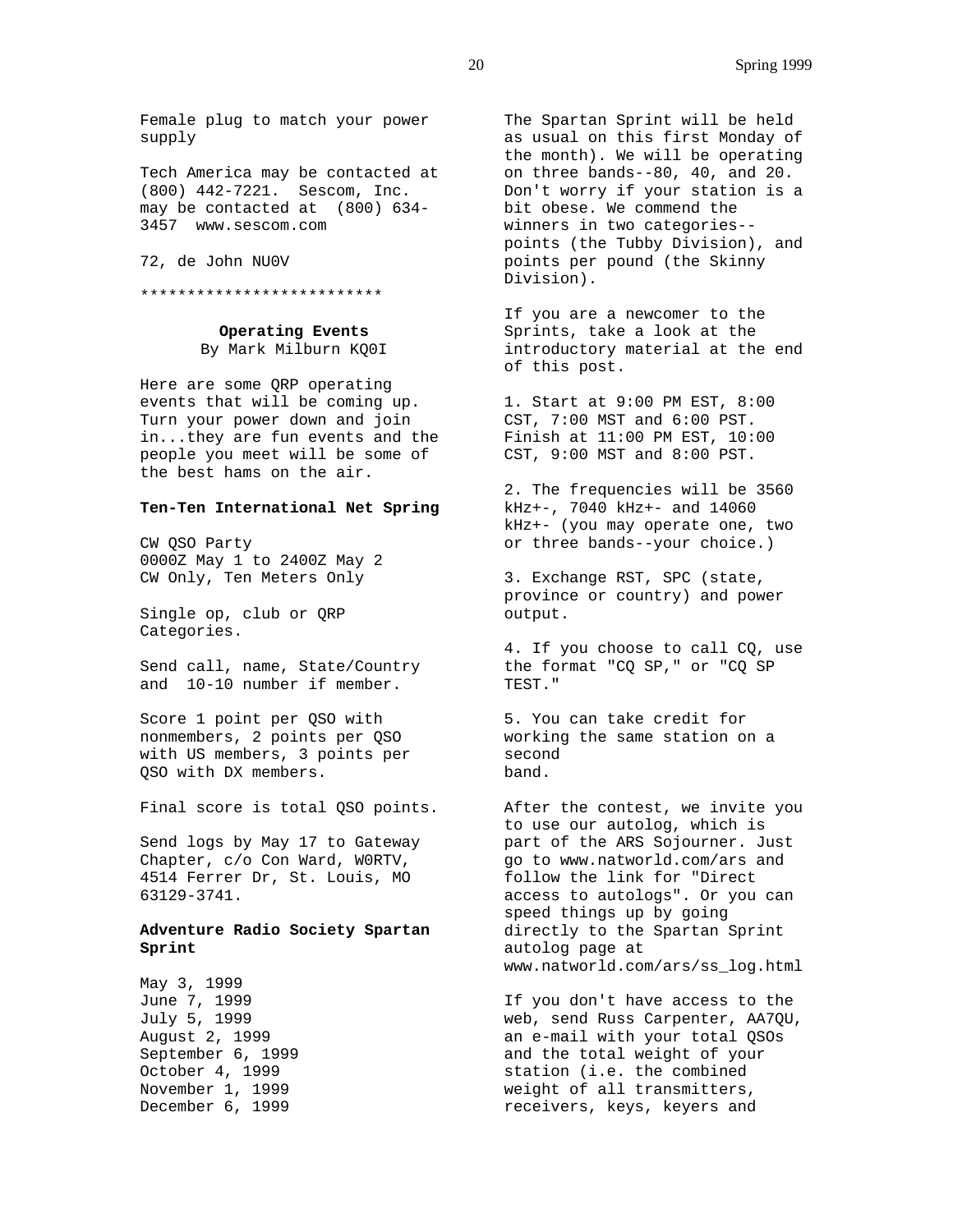batteries used during the Sprint). You may also include your comments from the soapbox. Russ' email address is russ@natworld.com.

Results are published for each Spartan Sprint on the Thursday following the Sprint. This may be the world's quickest contest reporting! Please send your log as soon as possible, but in no event later than Wednesday afternoon.

The Spartan Sprint is based on a simple but stimulating concept. We are encouraging all of you to cobble together the kind of station you'd use in a portable environment--lightweight transceiver, keyer, key, and battery. Then put that turkey on the air, and participate in a two hour sprint.

All operators are invited to play, whether or not they are members of Adventure Radio Society. Even if you don't have lightweight equipment, your participation will be rewarding, both for you and the other participants. We'll report the score in two different formats--absolute scores, and points per pound of station weight. So you can get your kicks from running up a magnificent score, or achieving an remarkable ratio of points per pound.

If you're thinking about becoming a member of Adventure Radio Society, just send Richard Fisher (our membership chairman) an e-mail expressing your interest. Richard's e-mail address is nu6SN@aol.com. Membership is free, and the organization has a great group of men and women who combine their love of ham radio with their affection for the outdoors. You don't need to be a macho person; ARS welcomes people of all ages and levels of ability.

Russ Carpenter, AA7QU, Contest Manager

russ@natworld.com

#### **Fists CW Club Spring Sprint**

1700Z-2100Z May 8

CW Only.

Work stations once per band...80,40,20,15 and 10 meters.

Exchange name, S/P/C, and Fists number if members or power output if nonmember.

5 points for QSO with Fists member, 2 points for QSO with nonmember, and 10 points per QSO with Fists Novice or Tech Plus members.

Final score equals QSO points times State or Province (once for each) or DX country (once for each time worked) QRP and QRO categories. Send paper logs only within 30 days to Alan Tanner, 3787 Trebein Rd., Fairborn, OH 45342.

## **THE TEXAS QSO PARTY**

Sponsored by the Texas DX Society. 1400Z May 22 to 0500z May 23, 1999 and 1400Z May 23, 1999 to 2000Z May 23, 1999. Exchange RST and State (Province, Country, or Maritime region). Texas stations use RST and County. Stations may be worked once per band/mode. Texas mobiles may be worked once per band/mode from each county. Categories for Novice/Tech, single and multi op, multi single and multi multi, Texas mobile single, multiop, QRP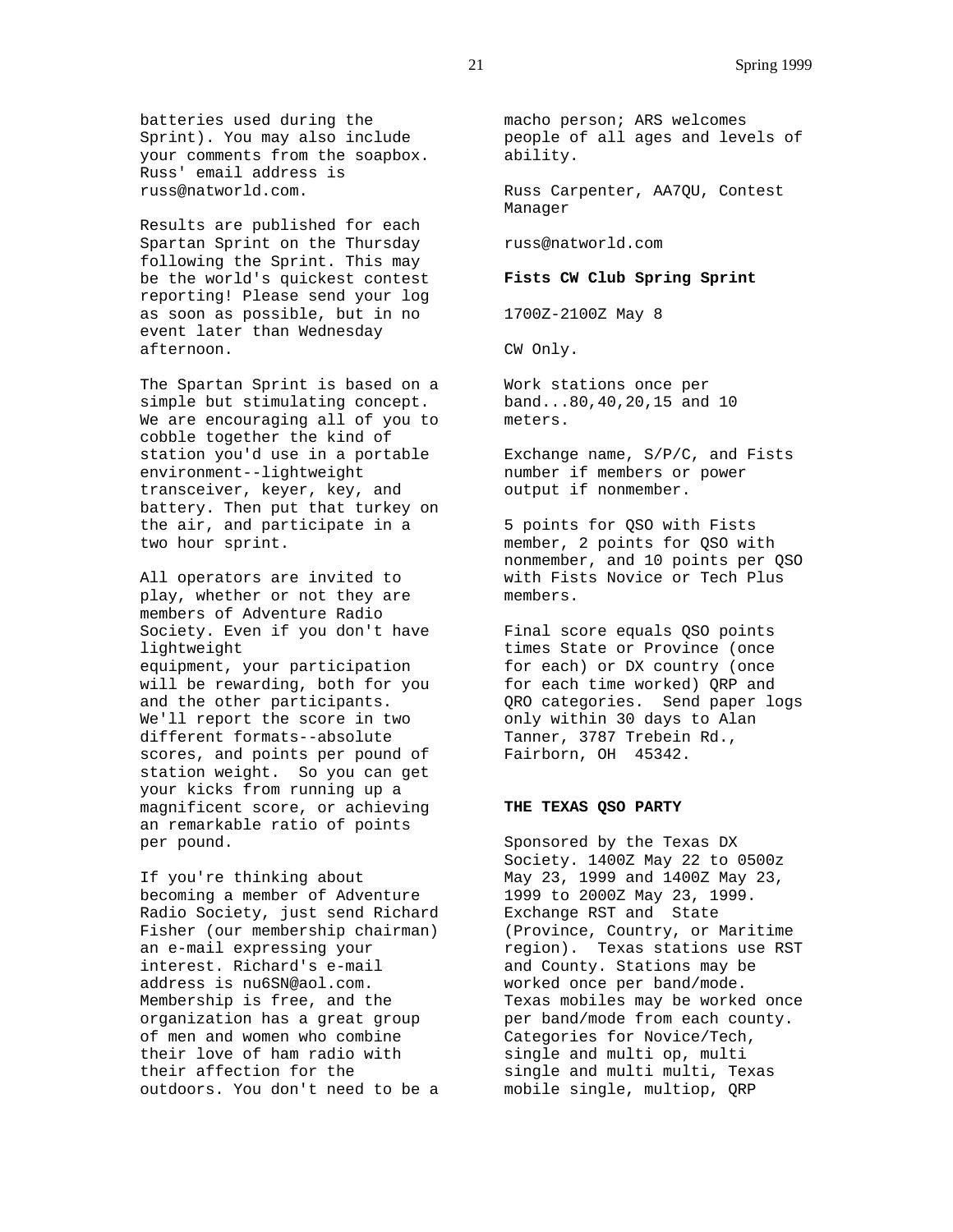single and multi xmtr, and a Club Aggregate category. Score Two points per phone QSO and three points per CW and other digital mode QSO. Multipliers: non -Texas stations use number of Texas counties worked - a total of Texas stations use number of Texas counties, states, Canadian Provinces, and DX countries (less USA, Canada, Hawaii and Alaska).

Add bonus points to your final score: Non - Texas stations add one hundred points for EVERY ten Texas mobiles worked per band/mode. Texas stations add one hundred points for EVERY ten Texas mobiles worked per band/mode. Texas mobiles add five thousand points per every five counties covered with at least five contacts per county and add one hundred points for EVERY ten Texas mobiles worked per band/mode. Suggested frequencies: CW - 30 khz up. Phone - 25 khz up in General class segments. VHF 50.200 144.200 Send logs (and dupe sheets if over 200 QSOs) by June 30, 1999 to TDXS, POB 540291, Houston, TX 77254 or Email to W5HNS@aol.com. For a complete set of rules see TDXS website http://n5uh.tech.uh.edu:80/~tdxs / or Email and/or SASE to W5HNS. TQP is supported by NA and TR contest software. 1/99

#### **ARCI QRP Hoot Owl Sprint, CW**

2000 to 2400 local time May 30. Categories Single Band, All Band, High Band (20, 15 and 10), Low Band (160,80, and 40) Work stations once per band. Exchange Signal report, S/P/C, and QRP ARCI number if member, power output if nonmember. Suggested frequencies 1.830, 3.560, 7.040, 7.110, 14.060, 21.060, 21.110, 28 .060, 50.060. from 10:00 PDT/11:00 MDT/12:00

Count 5 points per QSO with ARCI members, 2 points for nonmembers in same continent, and 4 points for nonmbmers in different continent. Multiply QSO points by S/P/C worked PER BAND and by power multiplier: more than 5 watts,  $x1$ ; 1 to 5 watts,  $x7$ ; less than 1 watts, x10; less than 250 milliwatts, x15. Awards. Mail entries by June 23 to QRP ARCI Contest Manager, Joe Gervais, PO Box 322, Peoria, AZ 85380-0322. E-mail vole@primenet.com

# **Memorial Day CW Sprint**

2300Z May 31 to0-300Z June 1. CW only, 160, 80, 40, 20, 15, 10 and 6 meters.

Classes: l. less than 250 milliwatts; 2. 250 mw to 1 watt; 3. 1 watt to 5 watts; 4. over 5 watts.

Exchange RST, S/P/C, and MI QRP number if member, power output if not

Score 5 points for QSOs with MI-QRP members, 2 points for QSOs with nonmembers W/VE, or 4 points per QSO with non-members outside W/VE. Multiply QSO points by S/P/C PER BAND, and times 1.25 if you are using a homebrew receiver or transmitter. Awards. Send logs to L. T. Switzer, N8CQA, 654 Georgia Ave, Marysville, MI 48040-1243. E-mail to n8cqa@tir.com

## **1999 Flight of the Bumblebees**

Sponsored by the Adventure Radio Society to be held on the last Sunday of July (July 25, 1999).

This is a four hour event during the last Sunday of July, running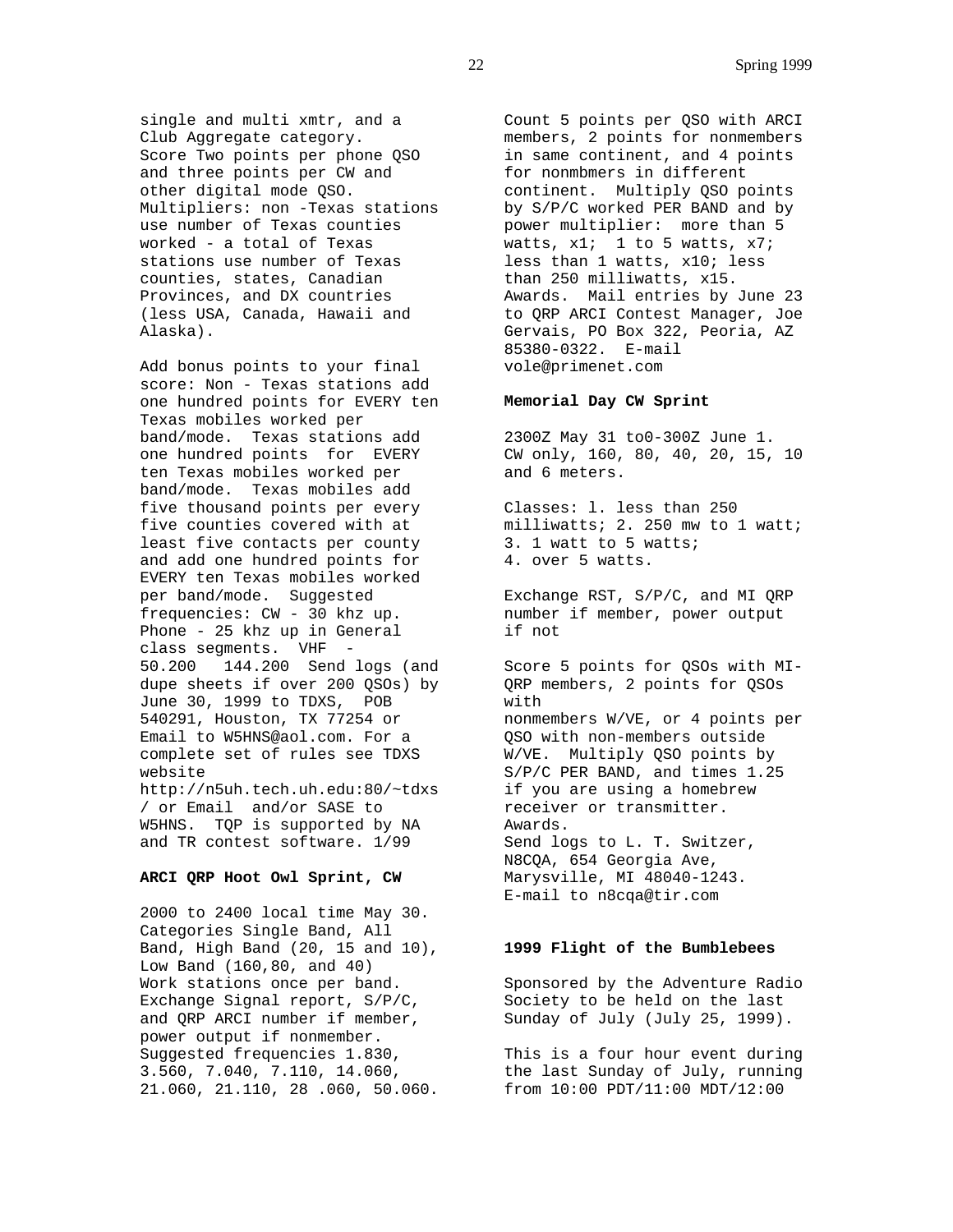CDT/1:00 EDT to 2:00 PDT/3:00 MDT/4:00 CDT/5:00 EDT. Thus, the hours of operation accommodate all four time zones. No matter where you live, there is time to for the Bumblebees to travel to their sites, set up their stations, operate the contest, and travel back to their cars.

Both home-based and portable operations are encouraged. Participants who want to operate in the Bumblebee category apply to Adventure Radio Society for Bumblebee status. ARS assigns each Bumblebee a Bee number. Bumblebees agree to walk, bike or boat to their sites. The distance traveled to the site is at the Bumblebee's discretion. Bumblebees add "/BB" to their calls.

Group operation is welcome in the Flight of the Bumblebees. You may operate under a single call and report a single score, or under multiple calls And report multiple scores. In any event, you are limited to operating a single transmitter at a time.

Maximum power is five watts. We operate CW on 40, 20, 15 and 10 meters, on the standard QRP frequencies. We want this to be a national contest, so we encourage long-range contacts by giving double points for 20, 15 and 10 meters. 40 meter contacts will receive one point. The same station can be worked on different bands for additional QSO points and multipliers.

If you are a Bumblebee, your exchange is RST, state/province/country, and Your Bumblebee number. If you are homebased, your exchange is RST, state/province/country, and your power.

Contacts with Bumblebees generate a 3X multiplier. So your score equals QSO points times (number of Bumblebees times three). Here is an example. If you make 20 contacts on 40 meters and 30 contacts on the higher bands, and make a total of 25 Bumblebee contacts, your score is (20+60) X (25 X 3), or 6,000.

Separate but equal commendations are awarded to the high scores for the homebased and Bumblebee participants. Starting this year, we will also commend Bumblebees in the following new categories:

- Most interesting equipment,
- Most outrageous venture, and
- Most beautiful site.

Participants are strongly encouraged to use our automated contest reporting system, which is found in the ARS Sojourner. Participants may submit paper logs, with a two week deadline. Results are posted during the third week of August in The ARS Sojourner, the QRP-L Internet Group, and by direct email to ARS members.

If you choose to use a paper log, please include at least the following:

- Your full name and callsign; - Your status (Bumblebee, or homebased). - Date of the event; - Total number of completed QSOs with Bumblebees, and - Total number of completed QSOs with all other stations.

You may also want to add soapbox information, such as the equipment used, your operating location, interesting contacts, successes and challenges.

You are encouraged to submit stories and photographs of your